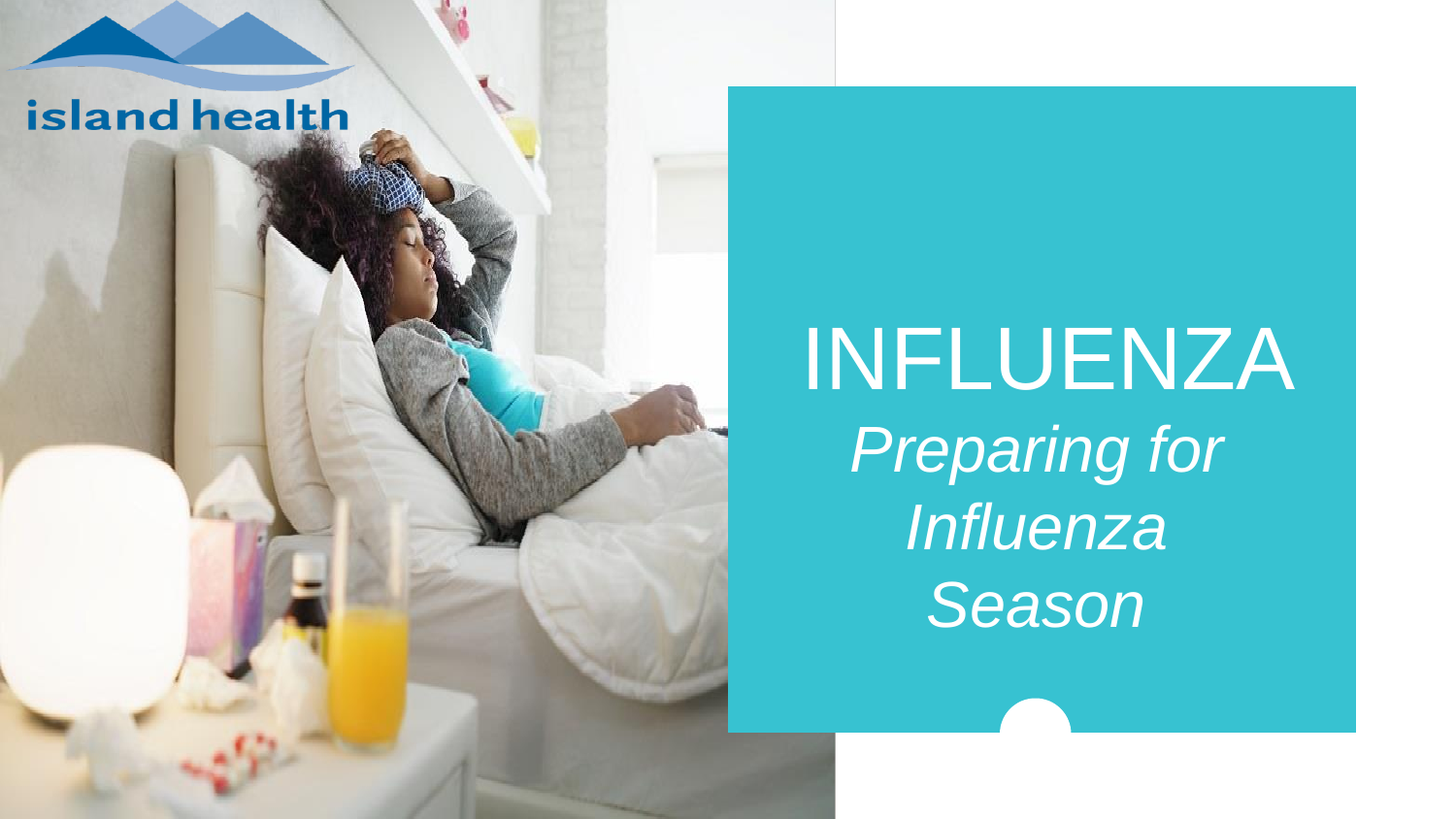

### WE'VE BECOME SO USED TO THE IDEA OF THE FLU – IT SEEMS ALMOST LIKE THE COMMON COLD TO US, DOESN'T IT? – THAT NO ONE BUT THE HISTORIANS SEEMS TO KNOW THAT A HUNDRED YEARS AGO IT DIDN'T EXIST.

— STEPHEN KING

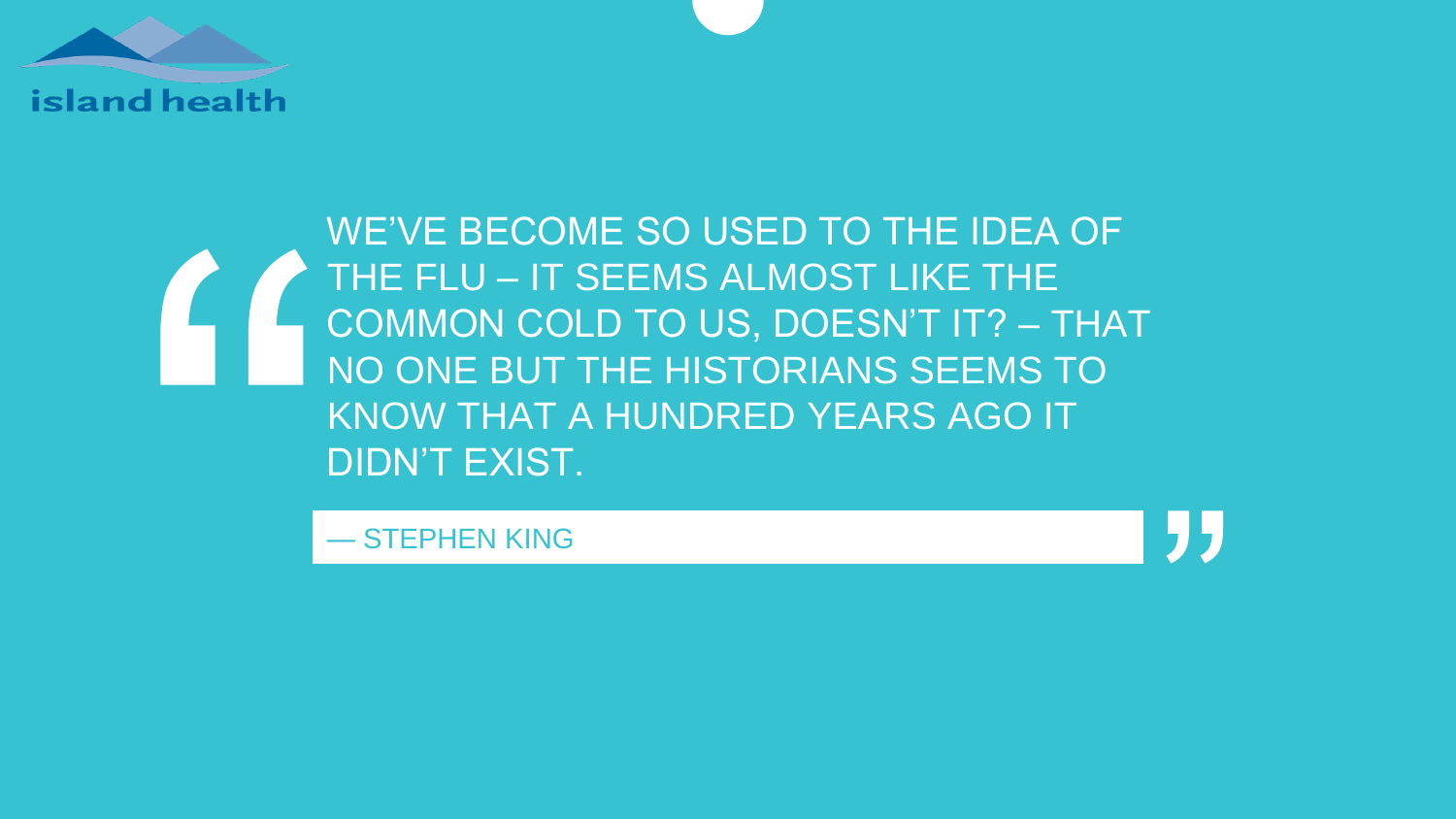

### Learning Objectives

- The learner will understand the role of the frontline worker/unit/facility in an influenza outbreak.
- The learner will be able to name decluttering activities that can reduce the risk of transmission.

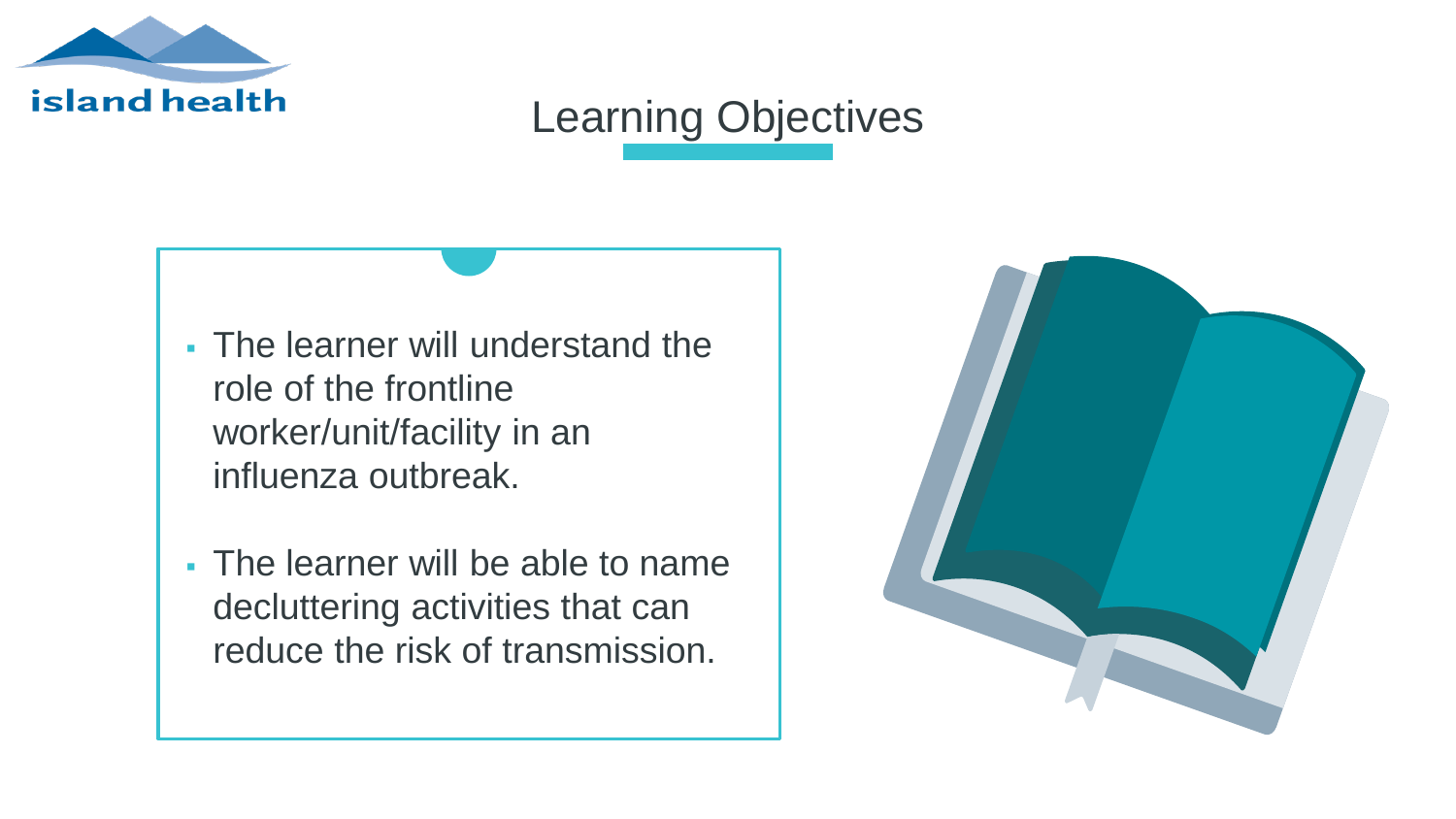

### What is the Seasonal Flu?



There has been a lot of focus on COVID but we may be managing Influenza season at the same time

- Seasonal influenza (flu) is a common and highly contagious respiratory infection that affects the nose, throat and lungs.
- The flu strains change from year-to-year, that is why it is important to get an annual flu shot
- Most people recover from the flu in about a week, but some people including the elderly with chronic health conditions are at greater risk of serious complications such as pneumonia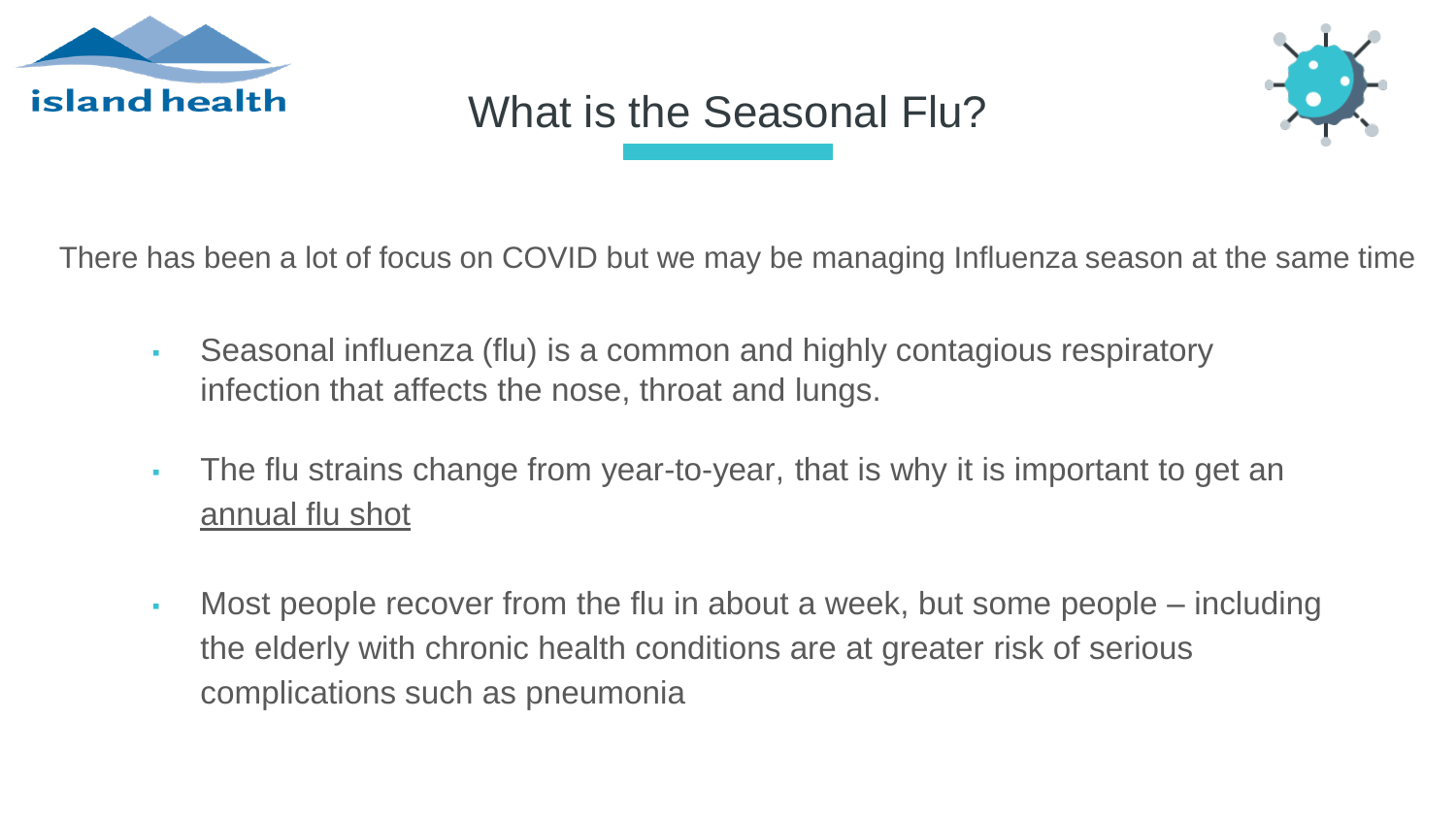

In Canada, the flu season typically occurs between November and April. It peaks about mid to end of December.



Number of positive influenza tests and percentage of positive tests, by type, subtype and report week, Canada, weeks 2018-(August) to 2019- (August)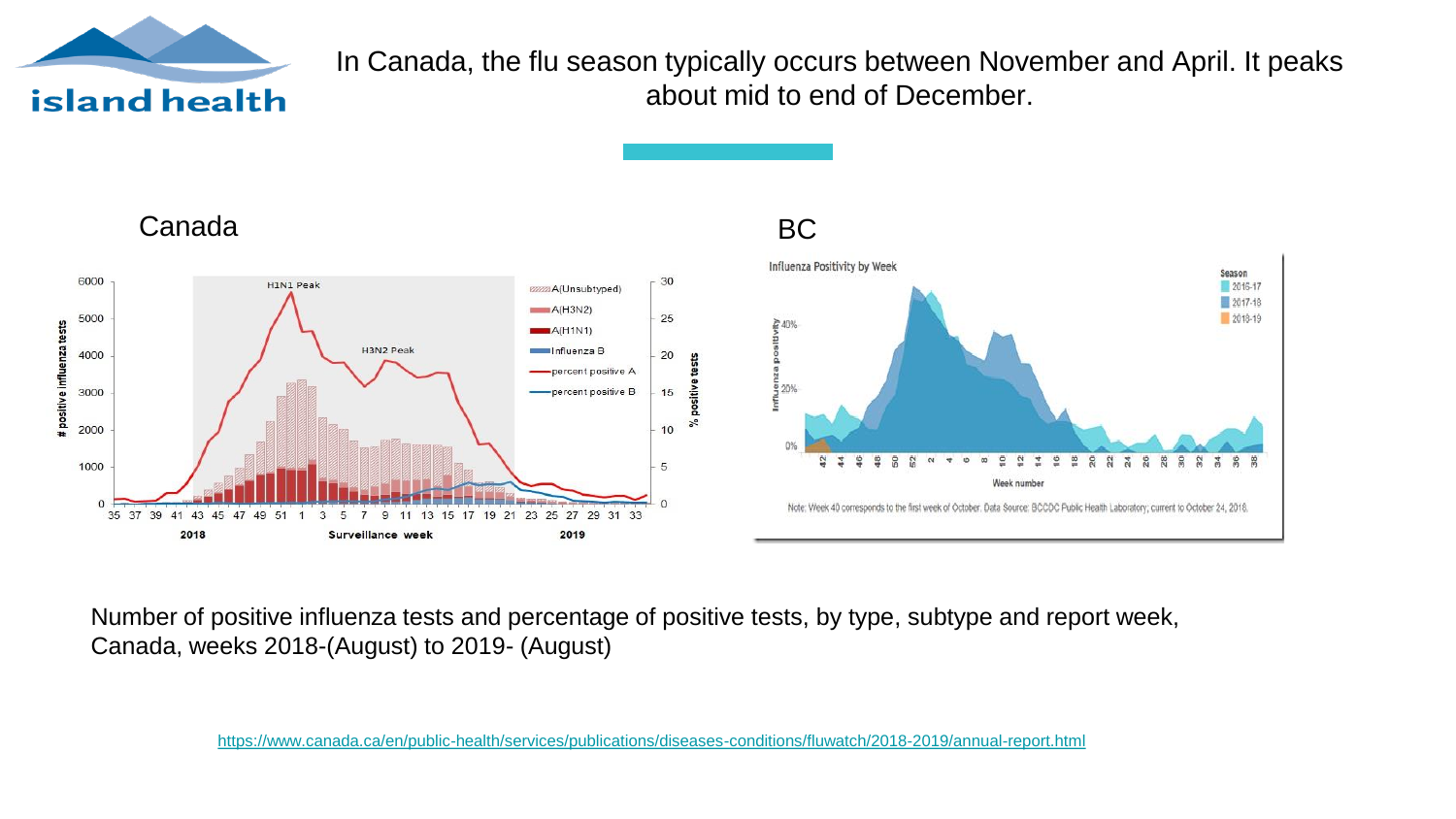

### Signs and Symptoms



- **New or worsening cough with** fever  $( >38 C)$
- Sore Throat
- **•** Arthralgia (joint pain)
- **Myalgia (muscle pain)**
- Headache
- **•** Prostration (physical or/and mental exhaustion)

#### *Influenza Covid-19*

- **Cough\*\*** (or worsening cough)
- Fever
- Sore Throat
- **Rhinorrhea (runny nose)**
- Headache
- **•** Shortness of breath
- Other atypical symptoms

Present very similar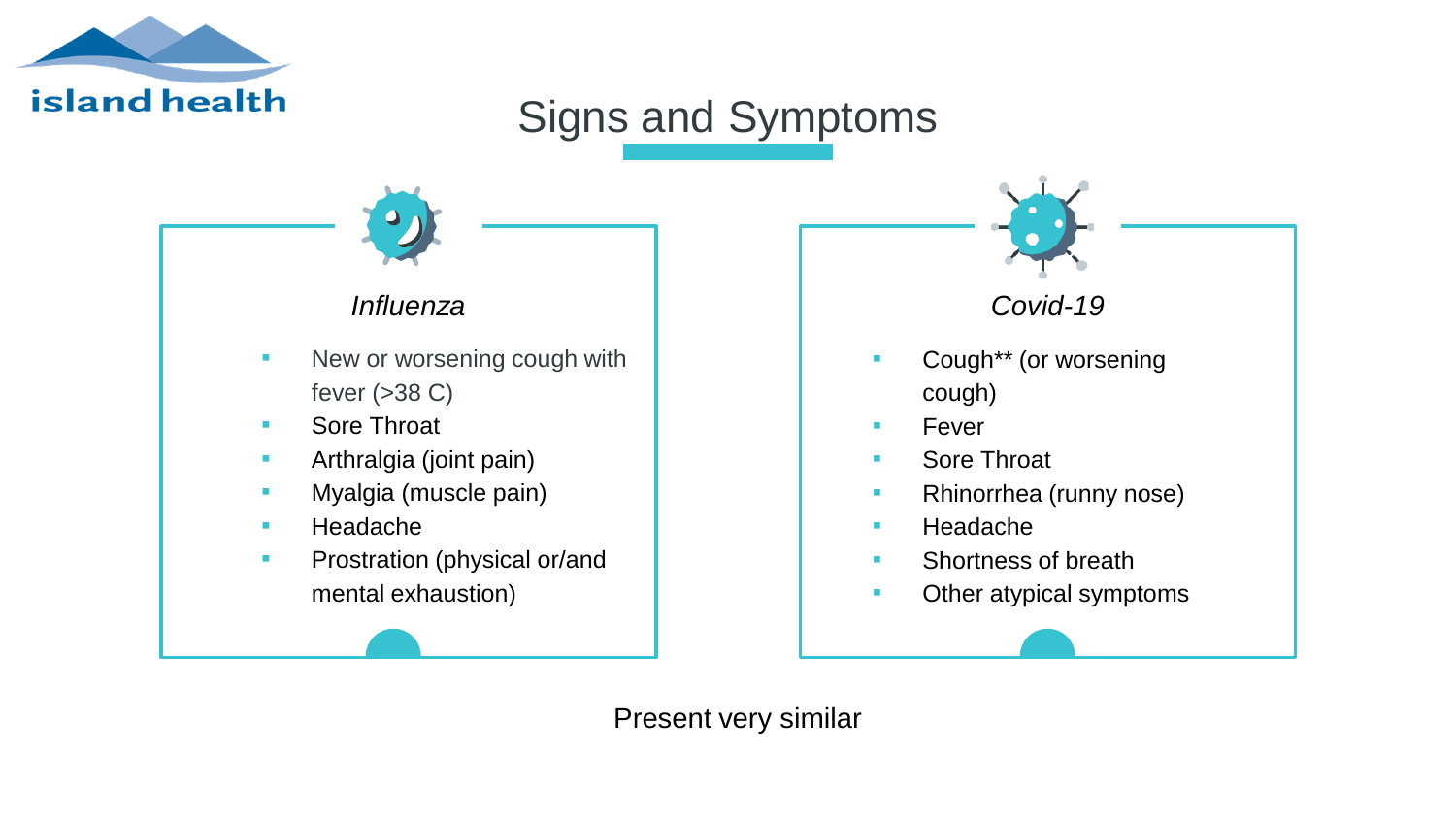

### Prevention

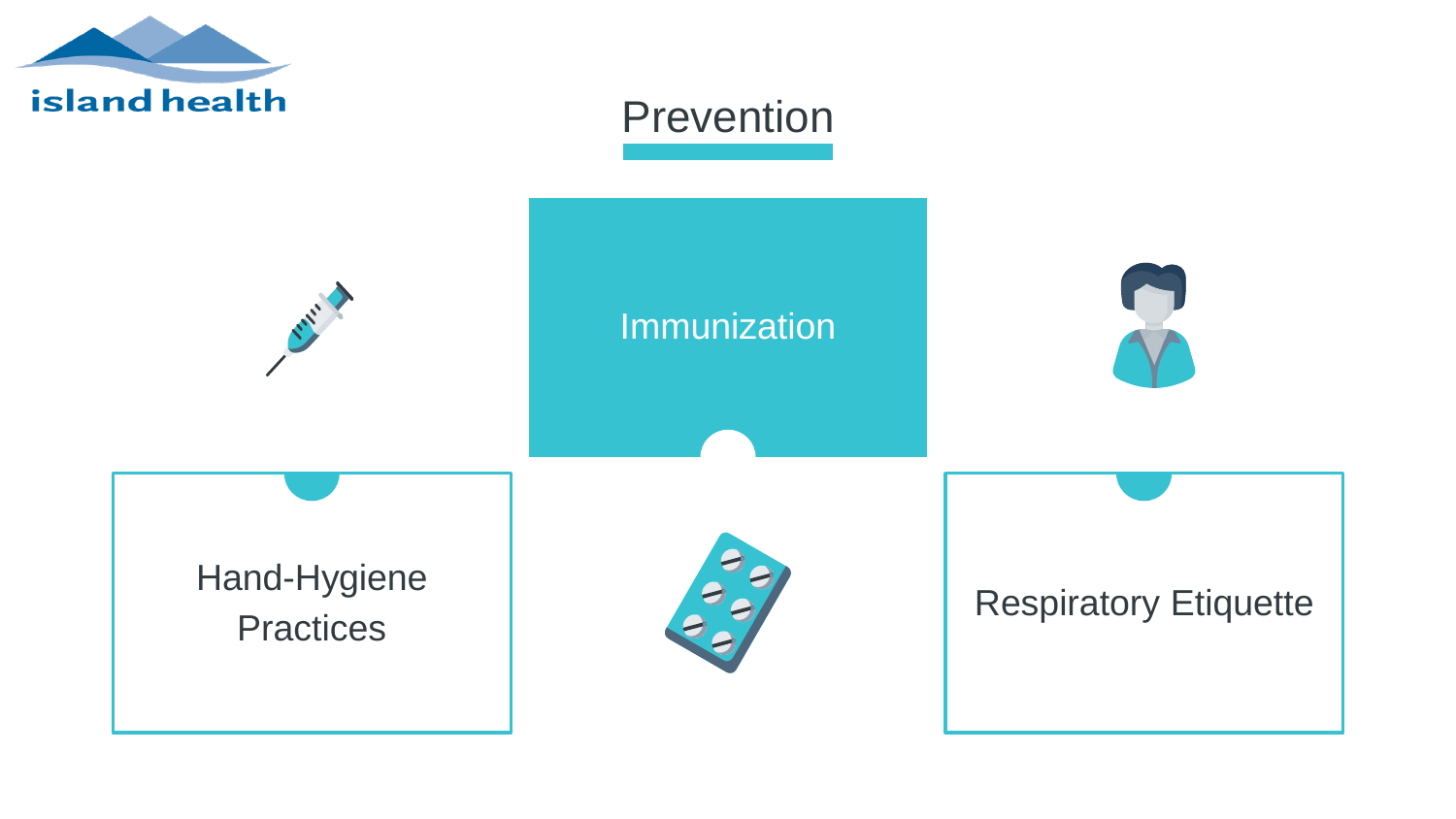

Preparing 01 Seasonal Checklist | Declutter | Know your PPE

### Declaring an Outbreak/Confirmed Outbreak<br> Influenza Like Toolkit | Tracking List | ICP/CD/OMS/Site & Unit Role

Declaring and Outbreak Over Outbreak Cleaning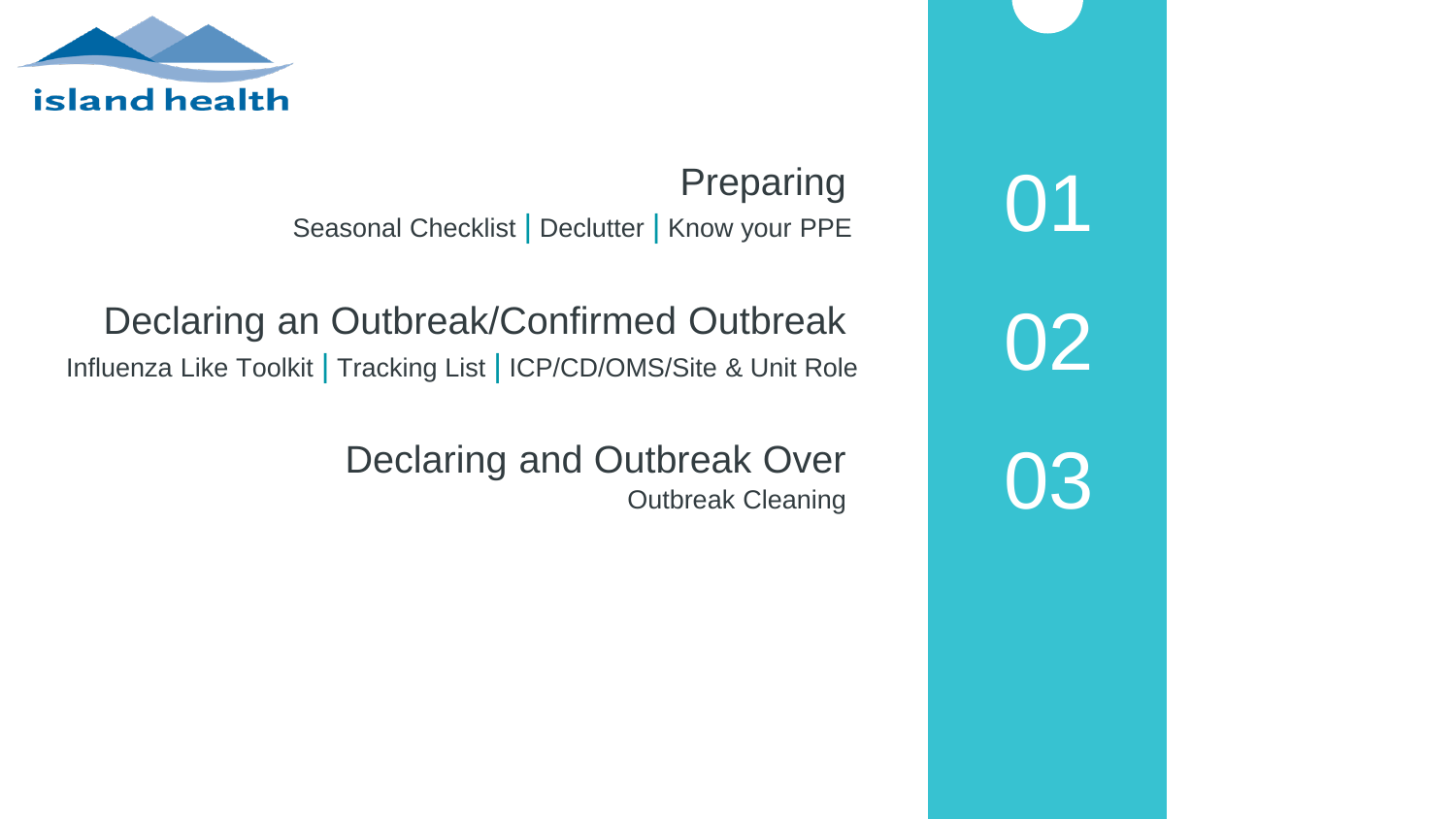

# **1. PREPARING**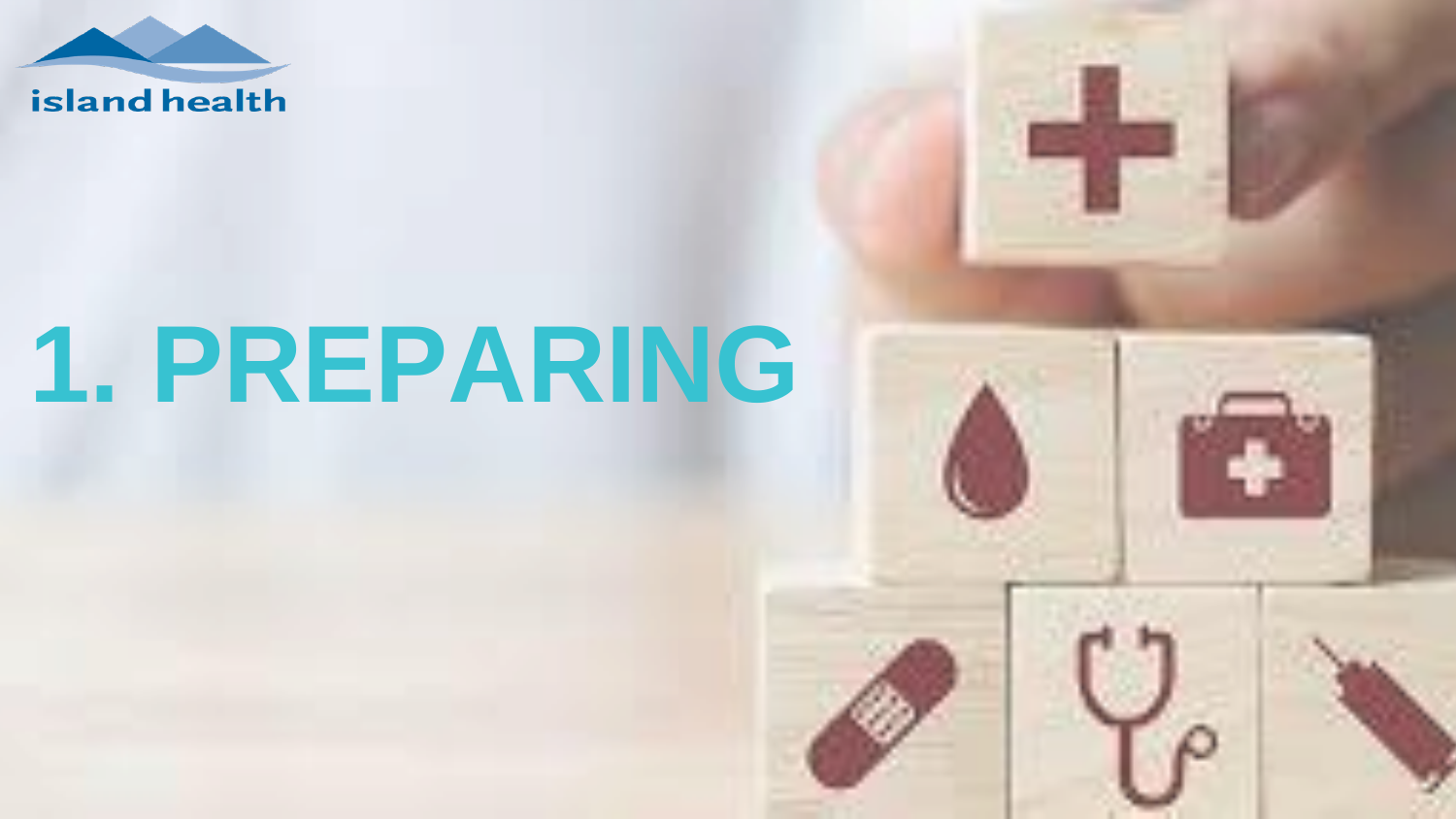

#### Influenza like illness Checklist for Long Term Care

Seasonal influenza is a serious cause of illness, disability and death in residents of care facilities. Among vaccine-preventable diseases, influenza causes by far the most deaths. Seniors and others in long-term care are frequently more vulnerable to influenza than the general population, because of their own compromised health status and the nature of congregate living and care giving.

Infection prevention and control best practice, monitoring for influenza-like illness in your facility and effective management helps prevent influenza illness and outbreaks in your facility.

This document outlines in checklist format tasks to complete during influenza season.

For any COVID-19 information, please refer to Island Health COVID material online.

#### Tasks to complete at the beginning of Influenza Season

Those interested in becoming a peer immunizer should be made aware that BC Centre for Disease Control (BCCDC) has courses to assist in maintaining best practice competencies for Influenza immunizations.

For affiliates: Order vaccine for the facility (all residents and staff) and ensure that vaccine from the previous season has been discarded.

- $\square$  Immunization residents- Consent for health care is implied on admission to the facility. As with administration of any medication, a conversation regarding the influenza vaccine and prophylaxis should take place between the resident and/or designated representative, and the nurse.
	- o Obtain doctor's orders and/or consent for vaccinations, anaphylaxis treatment and antiviral prophylaxis (Oseltamivir) for all current residents and any new admissions during the influenza season (e.g. November to April).
	- o Document resident vaccination in the resident's medical record and on a Seasonal Influenza Recording sheet (for a template, see Influenza Vaccine Usage forms under the Community Vaccine Providers page at islandhealth.ca).
	- o Defer vaccination of those with acute febrile illness until symptoms resolve.
	- o Prepare a list of residents who have not been vaccinated so they may be easily identified if an outbreak occurs.
	- o All facilities must provide their local health unit and/or IPAC with influenza vaccination coverage data for residents and staff. Only summary data is required, not individual records (see online form at www.viha.ca/flu.
- $\Box$  Immunization staff:
	- o Occupational Health and Safety manages immunization records in Island Health.
	- o For affiliates: All health care facilities must maintain annual records of staff influenza vaccination status.
		- . This includes name, date of birth, position (job), where in the facility they work and date of influenza vaccination.
		- Obtain informed consent for employee vaccinations.
		- . Defer vaccination of those with acute febrile illness until symptoms resolve.
		- Staff should be instructed to retain a written record of their immunization provided by their immunization provider. This record may be requested by the employer at any time.

### Seasonal Checklist

- Checklist to prepare for the outbreak season
- **Implement every fall**
- On the intranet and internet
- For both owned and operated, and affiliates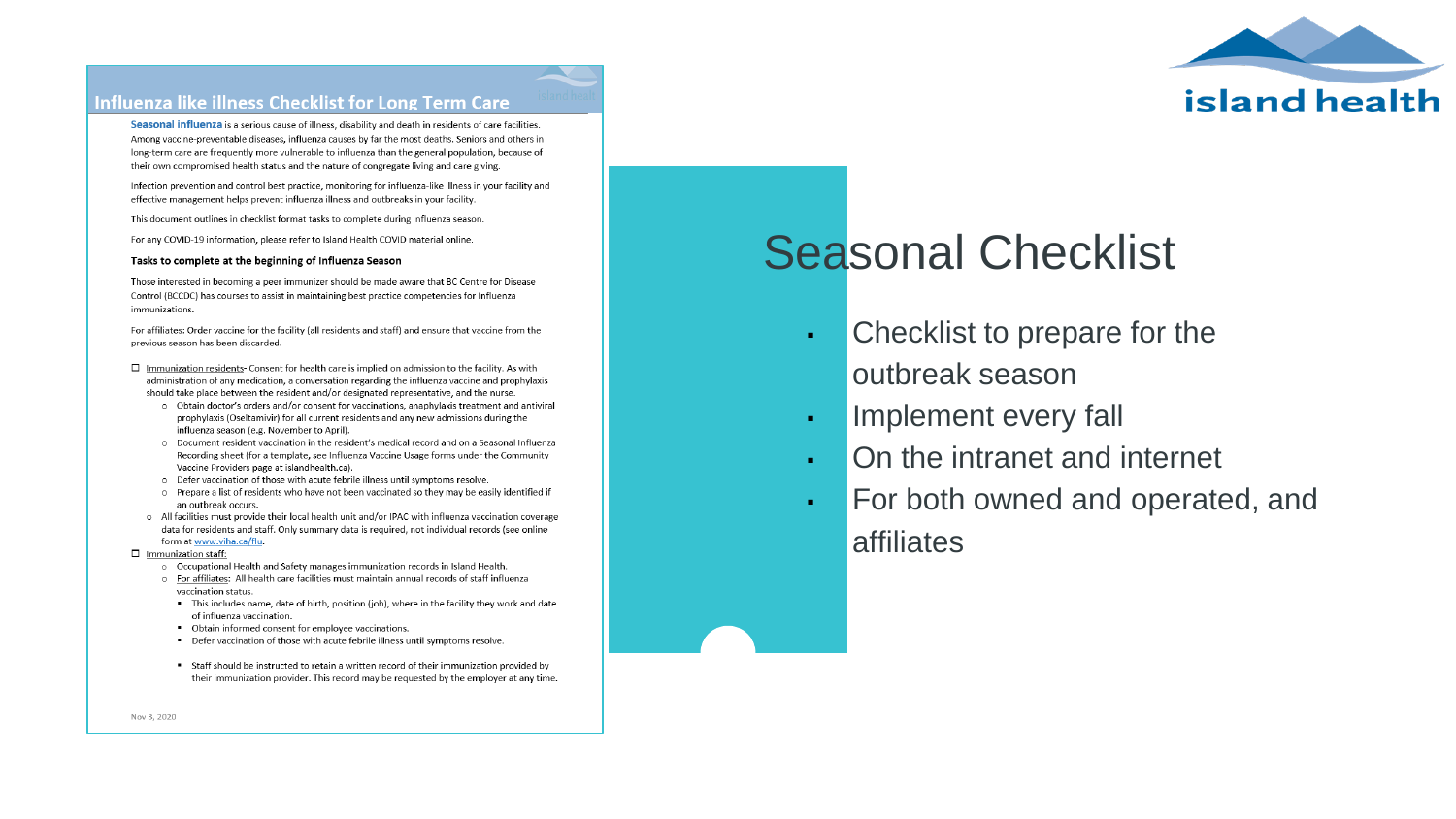

### **Declutter**

Clutter in hallways, nursing stations, medication/bath/resident rooms results in:

*Increased potential for transmission*





*The ability to effectively clean surfaces*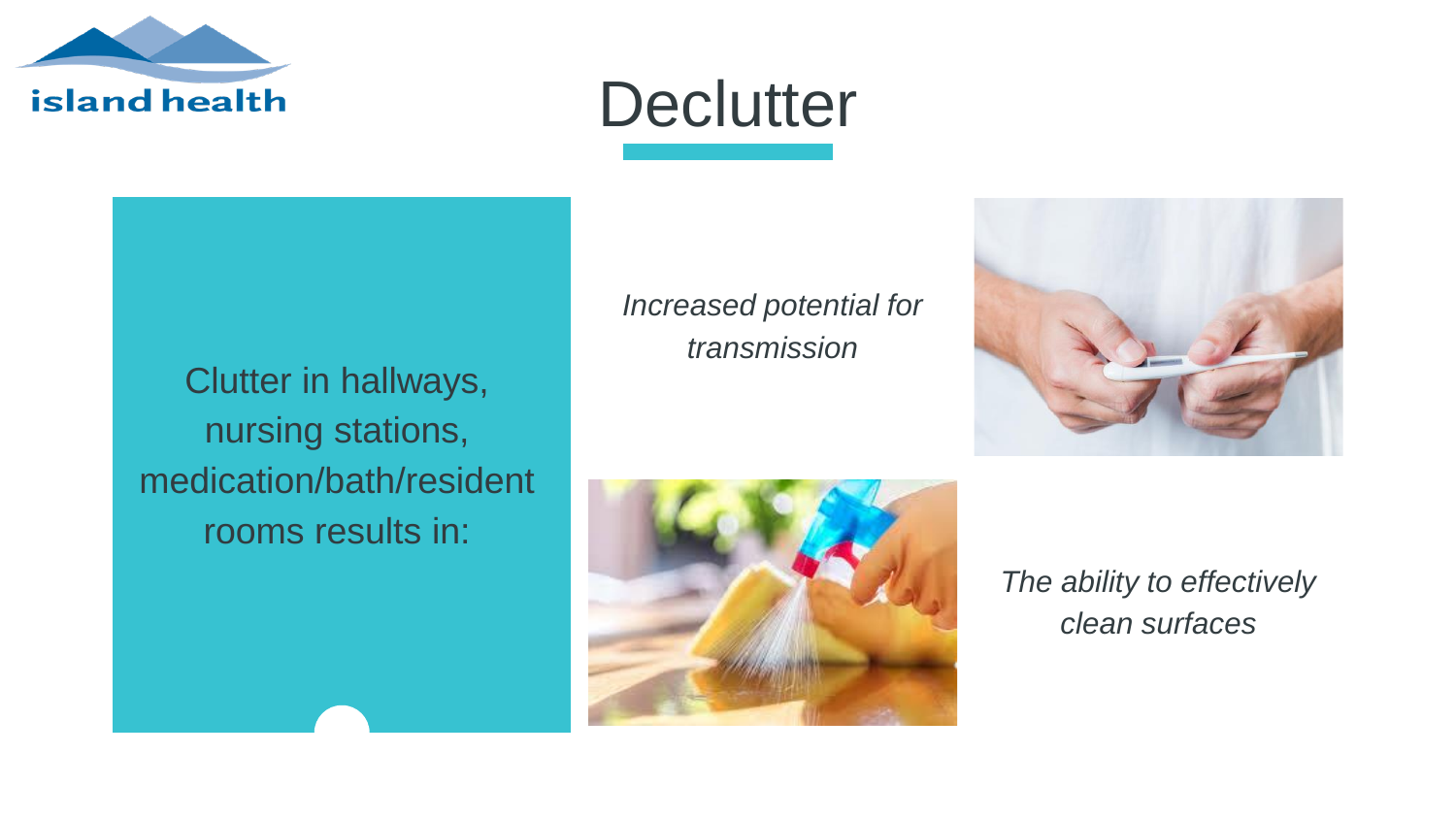

### Declutter Cont'd

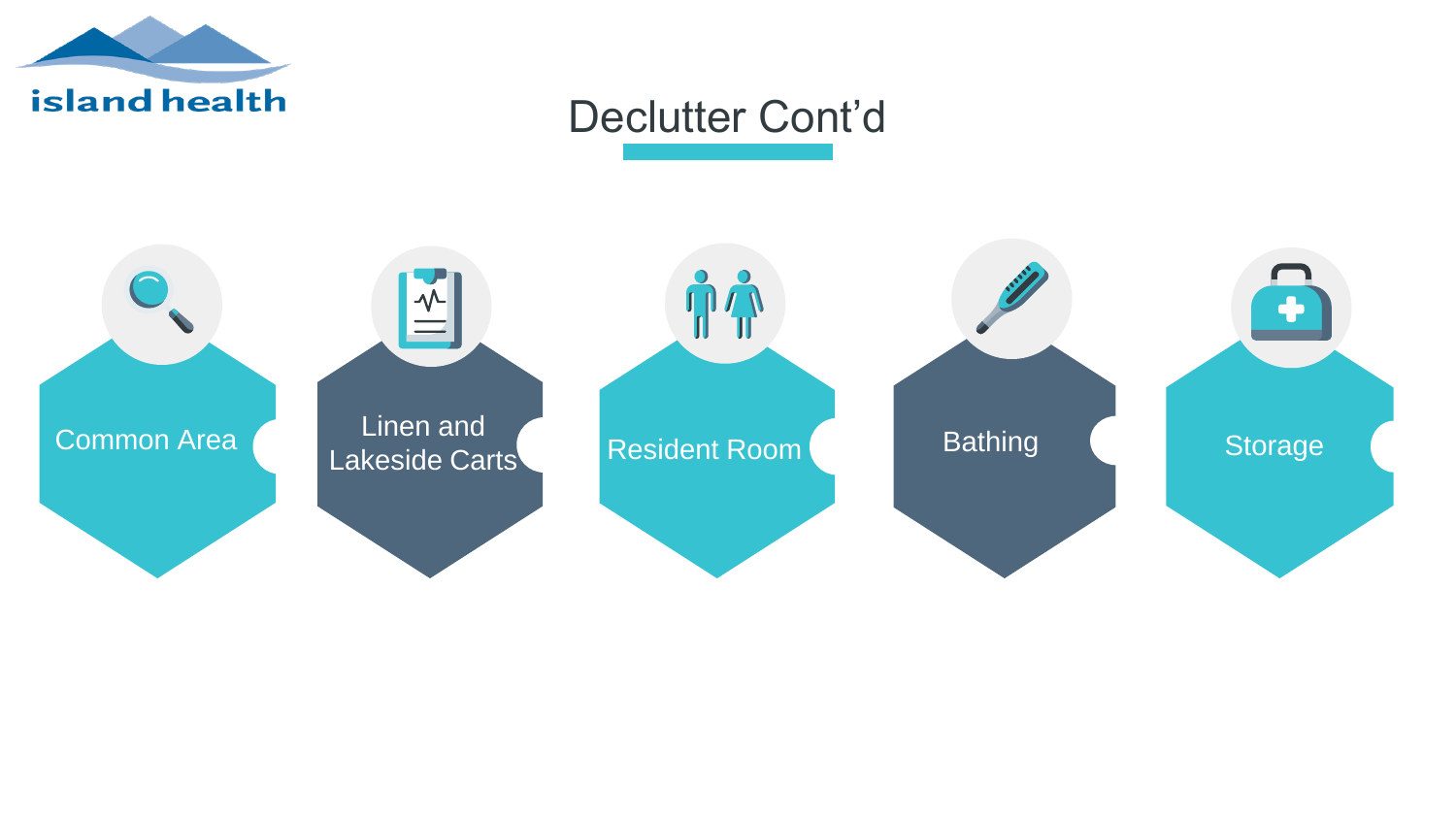

### Declutter – Common Areas

- Keep hallways clear  $-$  Keep items to one side of the hallway
- Garbage cans should be placed in resident rooms, not in the hallways

Keep the number of items on horizontal surfaces to a minimum so the surface can easily be disinfected daily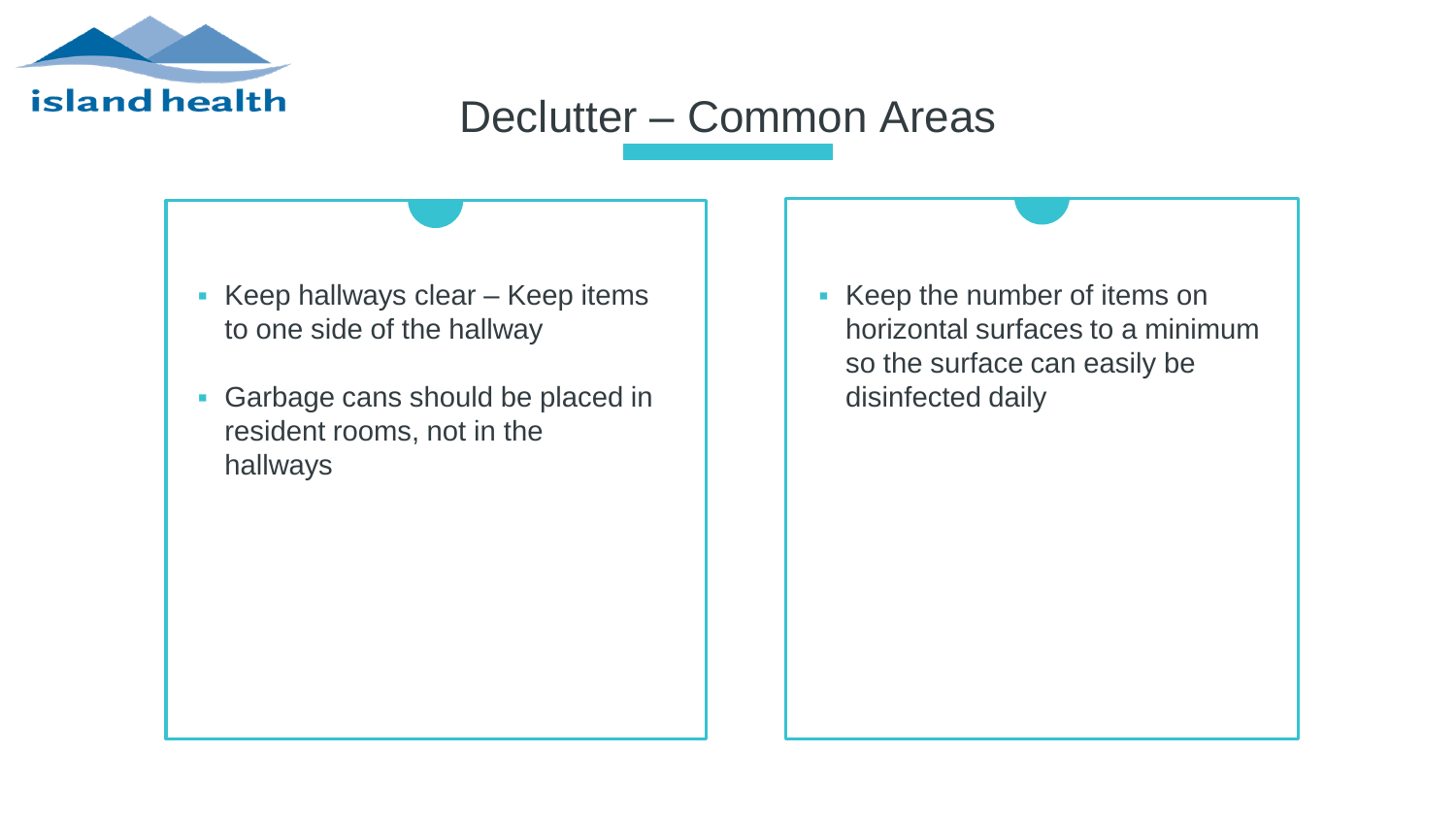island health Declutter – Linen and Linen (Lakeside) Carts

- **Soiled linen is to be placed in a linen** bag at point of care if possible
	- o Soiled linen is NOT to be placed on the bedside table, the floor or in the sink.
	- o Place linen on waterproof pad if unable to bring linen cart in
- **Store soiled linen hampers in resident** rooms (or the soiled utility rooms)
- Cloth bags are sufficient unless the soiled linen is "saturated" or "dripping".
- Fill the bags only 2/3 full to prevent injuries.

### Linen Linen Carts

Linen carts are discouraged. The exposed linen on a cart is considered contaminated.

If used:

- Must be out of the hallway after am/pm care
- All items removed once daily and the linen cart cleaned before restocking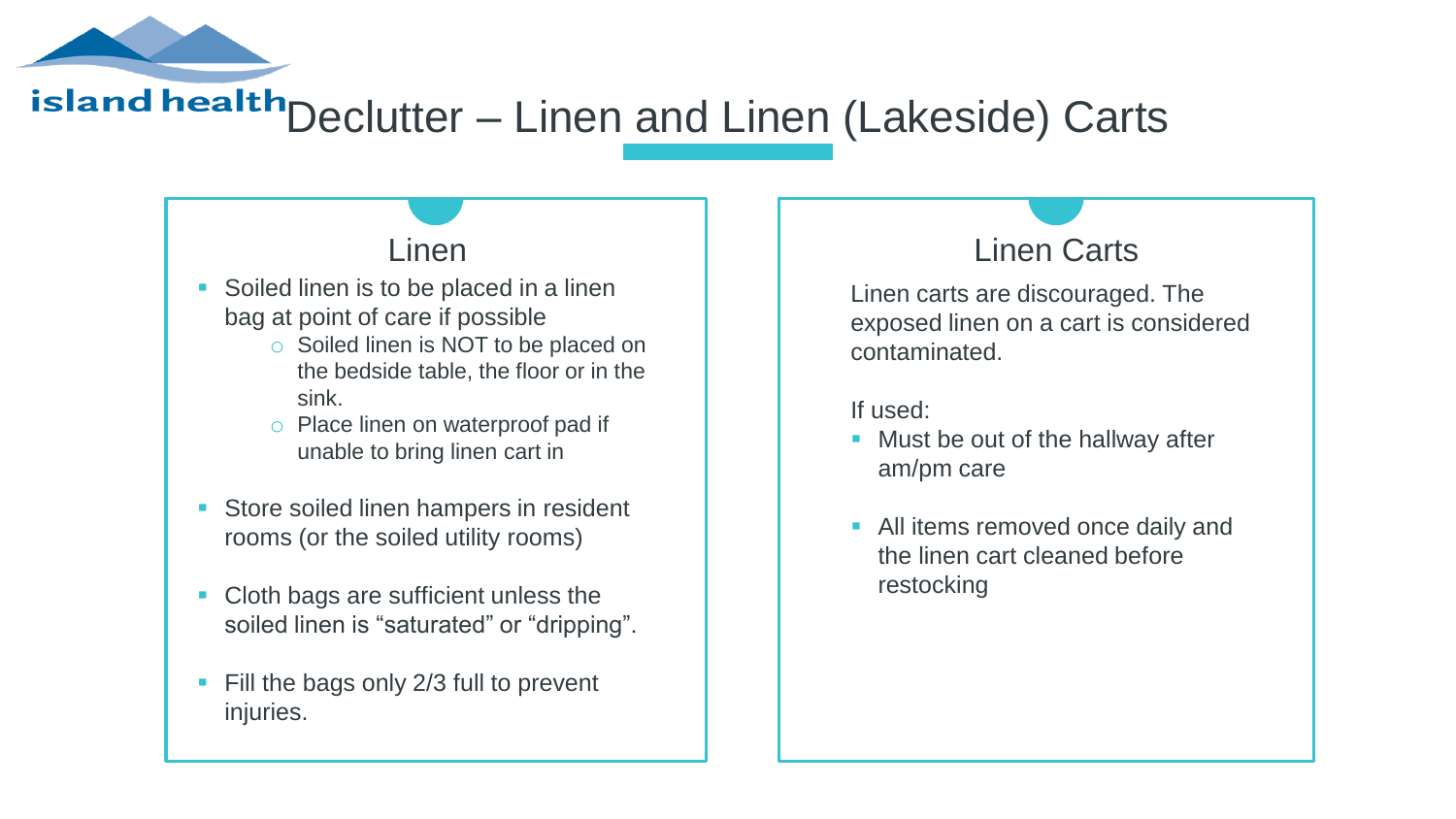

### Declutter – Resident Room

- Keep over bed tables clear
- No supplies at the sinks
- Bathroom
	- No personal supplies in a multibed room Bathroom
	- Do not store commodes if possible
- Assign individual personal products for each resident.
- **Avoid overstocking residents rooms** with supplies that may not be required.
	- o Ask families to only bring in what is needed until their next visit
	- o If possible, dedicate a space outside the room to store family purchased items (label them)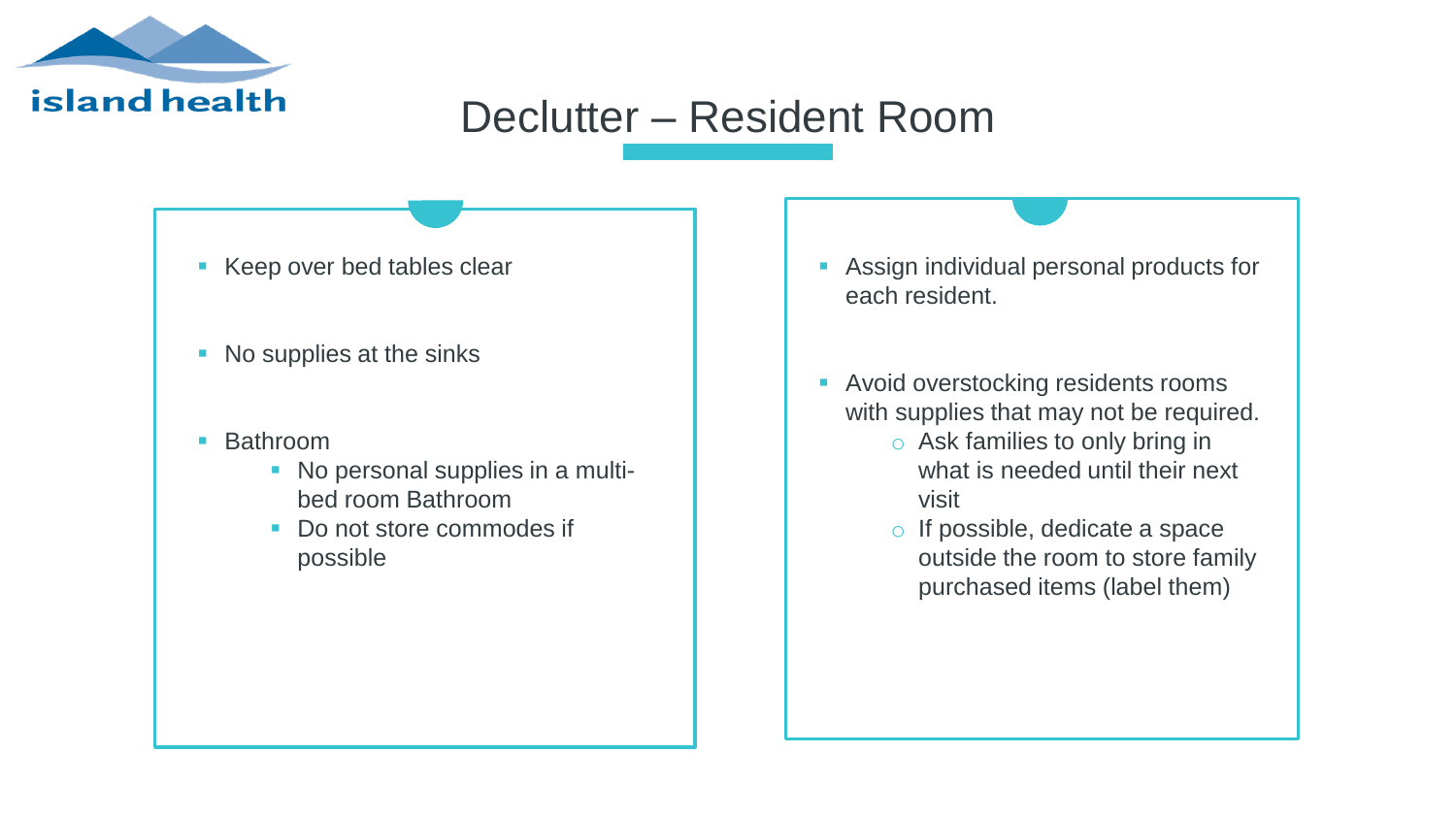

### Declutter – Bathing

- Never share personal care items such as creams and lotions, clippers between residents
- In the tub room, only store enough towels that will be used in one day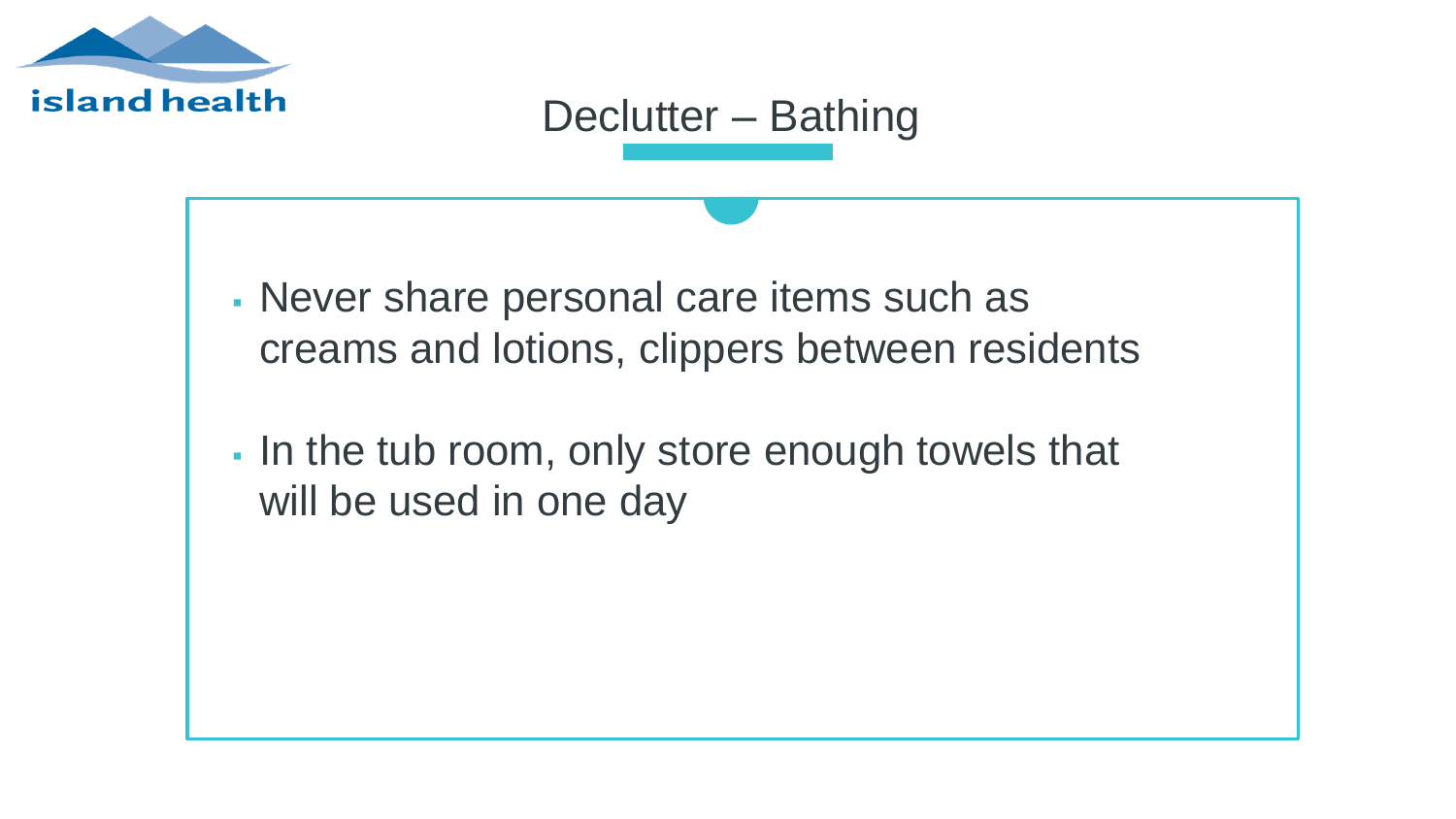

### Declutter – Storage

- Devices that need to be cleaned ideally should be labeled "soiled" and stored in a space identified specifically for soiled equipment
- Clean devices should be stored in a space designated for "clean" only
- Clean need to be identified as clean
	- If in doubt, devices should be treated as soiled and cleaned
- Store clean items at least 1 m from any dirty areas/items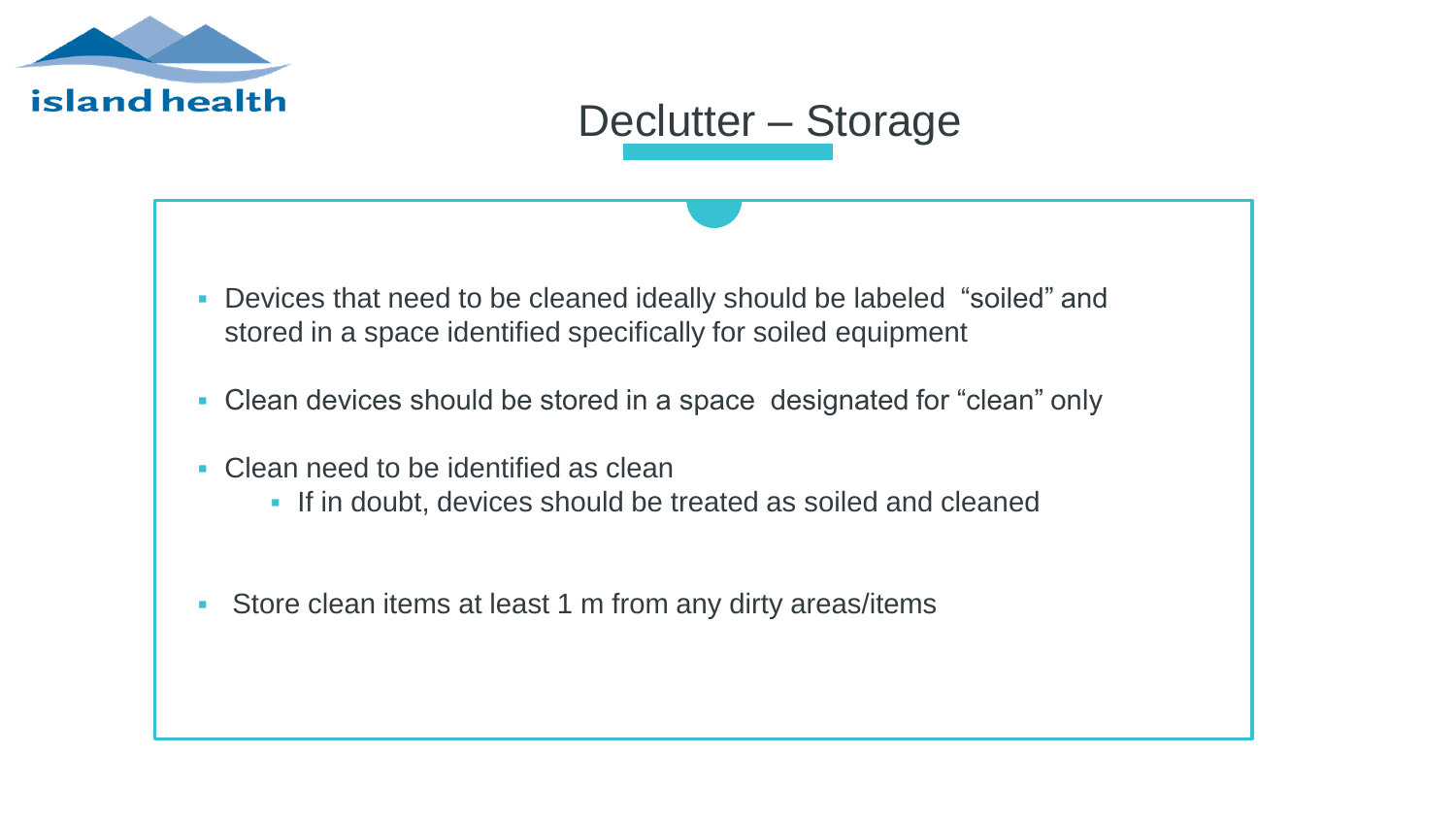### island health

### Soiled Room

 There is to be NO clean supplies in a soiled room except temporary storage related to the bedpan washer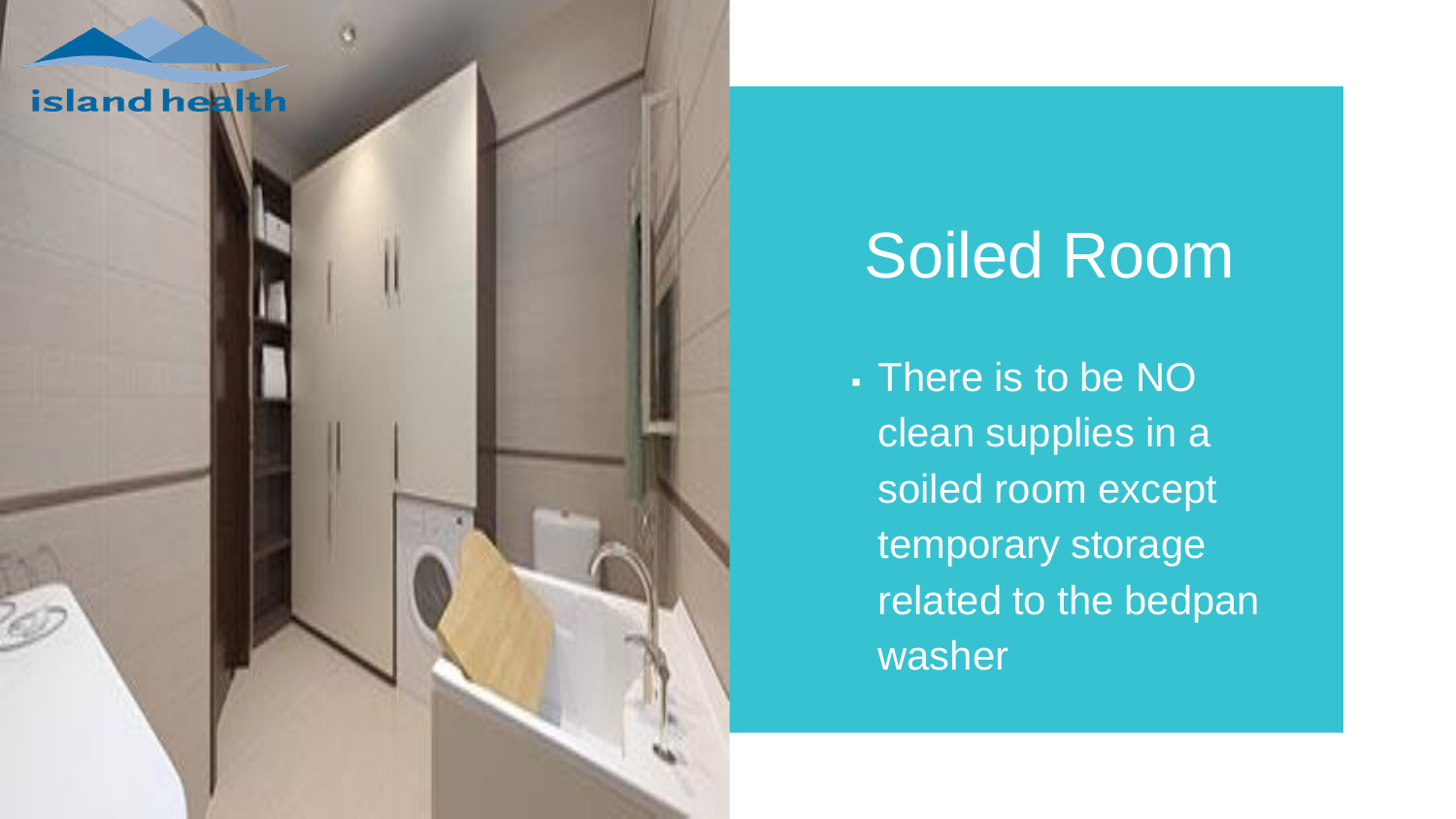

### Know Your PPE

- **Ensure all staff have been provided with** education each fall
	- o Use the Donning/Doffing Audit tool
	- o Where are you storing your masks?
	- o Ensure signage on how to use your mask appropriately is placed where staff see it
- **Where are you storing your goggles/face** shield
- **Ensure staff is using PPE appropriately** 
	- o Are they over using gloves
	- o Are they removing their gloves at point of care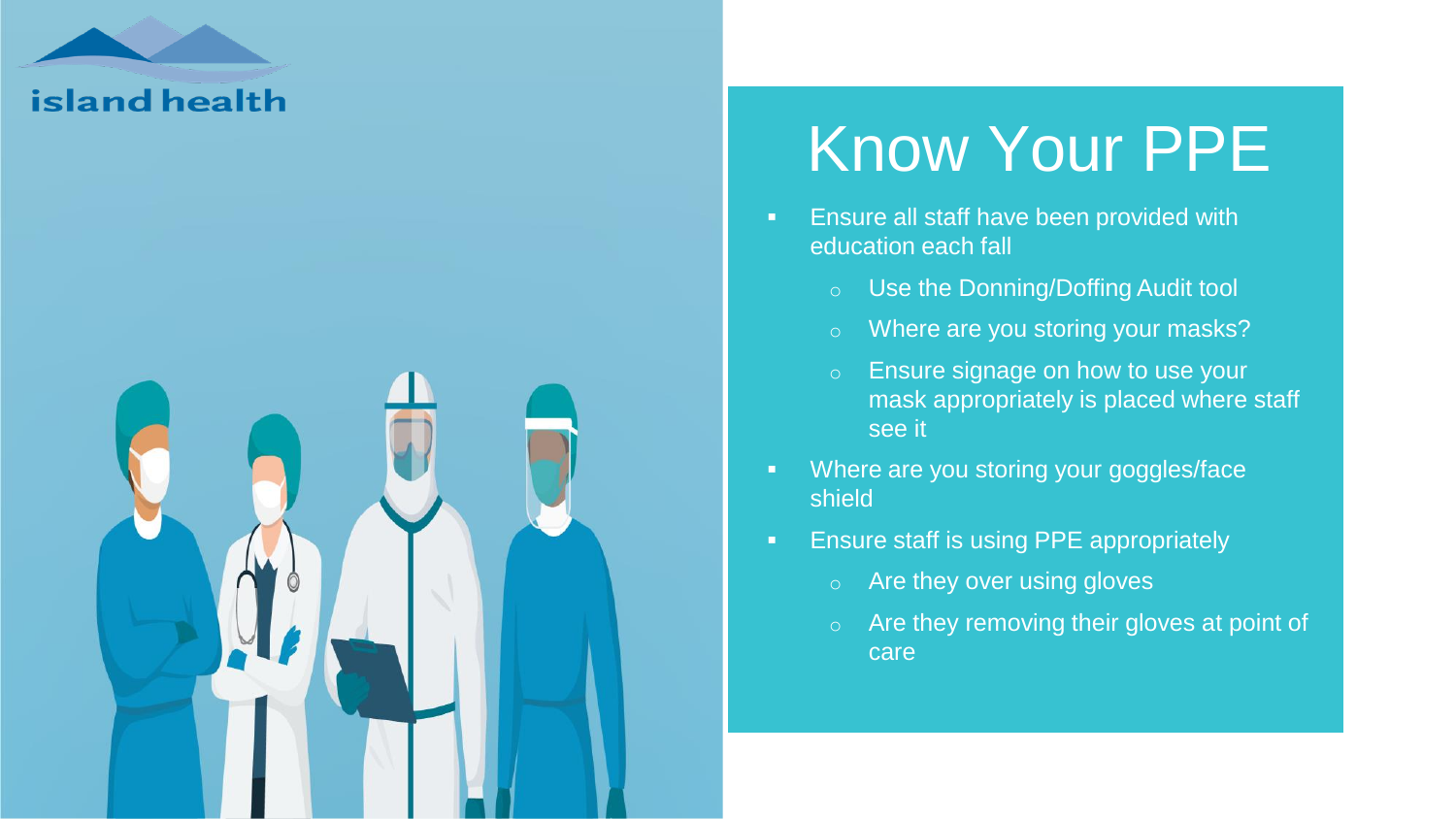

#### **PPE Donning/Doffing Audit Form**

 $Date:$ 

Name of Staff:

Date:

Audit to be performed by trained auditors. Connect with an Infection Control Practitioner or a CNE to receive training. For all staff providing care or entering the space of a resident with additional precautions.

This includes: RN, LPN, HCA, SW, OT, PT, AW, Food Service, Housekeeping

Submit completed form to Care Manager/Coordinator or Supervisor

| <b>Donning Technique</b>                                                               |                               | Initial        |
|----------------------------------------------------------------------------------------|-------------------------------|----------------|
| 1. Hand Hygiene                                                                        | $\Box$ Yes<br>$\square$ No    |                |
| Gown on front-to-back<br>2.                                                            |                               |                |
| a. Tie behind neck                                                                     | $\square$ No<br>$\Box$ Yes    |                |
| b. Wrap behind back and tie at waist                                                   | $\Box$ Yes<br>$\Box$ No       |                |
| Mask on<br>3.                                                                          |                               |                |
| a. Form-fit to bridge of nose                                                          | $\Box$ Yes<br>$\Box$ No       |                |
| b. Pulled down under chin                                                              | $\Box$ No<br>$\Box$ Yes       |                |
| Goggle/Face shield on<br>4.                                                            | $\square$ No<br>$\Box$ Yes    |                |
| Hand Hygiene<br>5.                                                                     | $\Box$ Yes<br>$\n  N$         |                |
| Gloves on<br>6.                                                                        | $\Box$ Yes<br>$\Box$ No       |                |
| a.<br>Cuffs of gloves pulled over sleeved of gown                                      | $\square$ Yes<br>$\square$ No |                |
| <b>Doffing Technique</b>                                                               |                               | <b>Initial</b> |
| 1. Untie waist                                                                         | $\Box$ Yes<br>$\Box$ No       |                |
| 2. Cross hands, tug and tear tie at neck                                               | $\n  No\n$<br>$\Box$ Yes      |                |
| 3. Use gloved hand against outside of gown to remove sleeve and<br>glove of 1st hand   | $\Box$ No<br>$\Box$ Yes       |                |
| 4. Use ungloved hand against inside of gown to remove sleeve and<br>glove of 2nd hand  | $\square$ No<br>$\Box$ Yes    |                |
| Roll gown gently down front of body, ensuring inside-out<br>5.                         | $\Box$ No<br>$\Box$ Yes       |                |
| Continue to roll gown inside out<br>6.                                                 | $\square$ No<br>$\Box$ Yes    |                |
| Dispose of gown and gloves together gently<br>7.                                       | $\square$ No<br>$\square$ Yes |                |
| <b>Hand Hygiene</b><br>8.                                                              | $\n  No\n$<br>$\Box$ Yes      |                |
| 9. Remove goggles/face shield <i>(must be cleaned in the utility room)</i>             | $\square$ Yes<br>$\n  N$      |                |
| (see footer for cleaning & disinfecting steps)                                         |                               |                |
| 10. Hand Hygiene                                                                       | $\Box$ No<br>$\Box$ Yes       |                |
| 11. Remove Mask                                                                        | $\n  No\n$<br>$\Box$ Yes      |                |
| a. Discard in garbage                                                                  | $\Box$ No<br>$\Box$ Yes       |                |
| 12. Hand Hygiene                                                                       | $\square$ No<br>$\square$ Yes |                |
| Cleaning and Disinfecting steps for goggles and face shields:                          |                               |                |
| Using a Accel or Oxivir Tb wipe:                                                       |                               |                |
| A. Carefully wipe surfaces in the following order:                                     |                               |                |
| the inside of the goggles/face shield,<br>i.                                           |                               |                |
| the head band and<br>ii.                                                               |                               |                |
| iii.<br>the outside of the goggles/face shield                                         |                               |                |
| B. Hang to dry                                                                         |                               |                |
| C. Note: Surfaces must remain wet for 1 minute                                         |                               |                |
| D. If there are streaks visible after drying, surfaces can be wiped with a damp cloth. |                               |                |
|                                                                                        |                               |                |
| <b>Auditor's name:</b><br><b>Auditor's signature:</b>                                  | Date:                         |                |



# PPE Audit Tool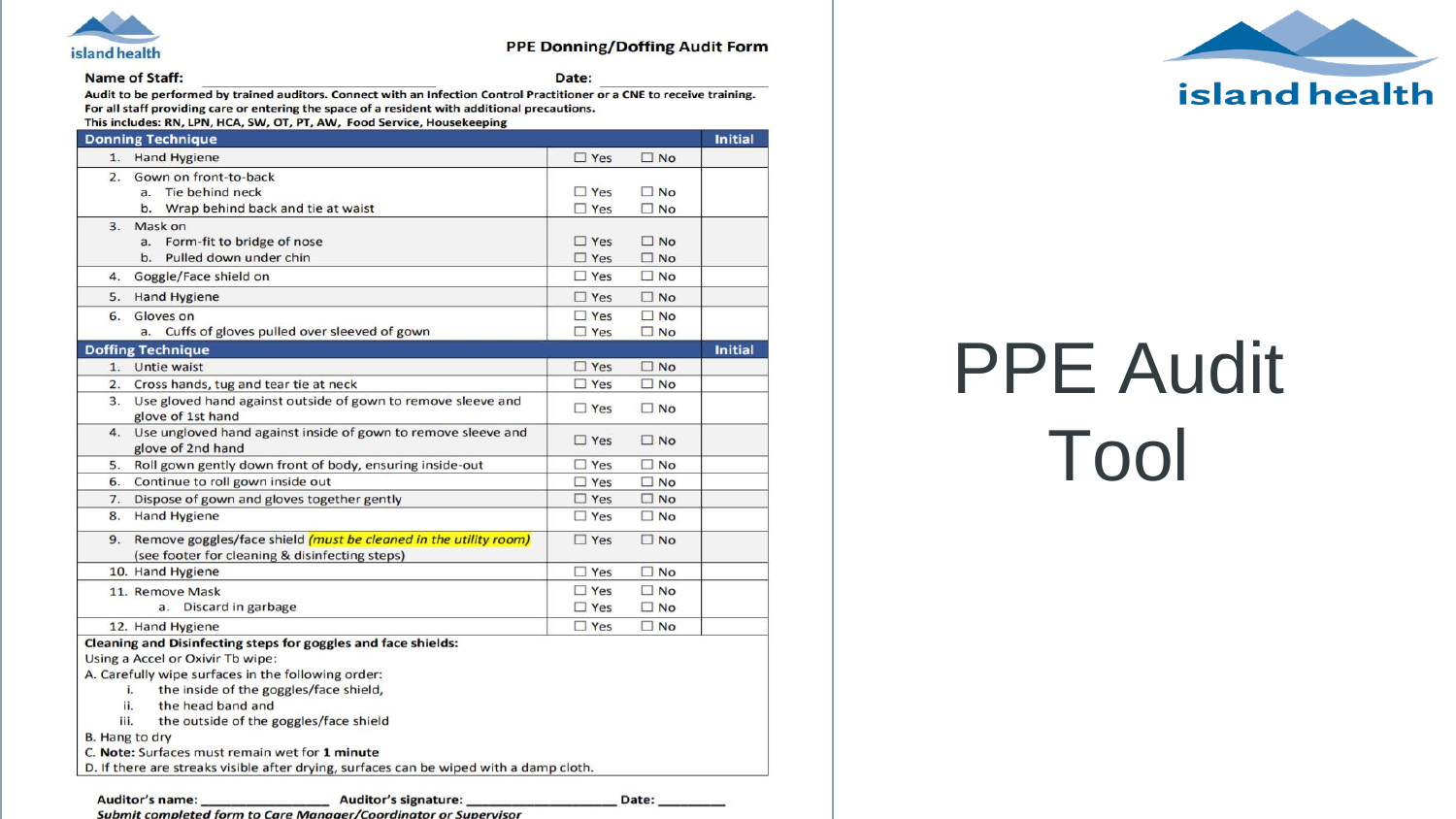

### What is Different This Year?



- Staff to use COVID-19 Response Protocol for anyone presenting with respiratory illness
	- Procedure is the same: place on droplet/ contact and assess roommates for symptoms
- Follow the ILI algorithm once Covid is eliminated for all respiratory symptoms
- All algorithms in the toolkit have been updated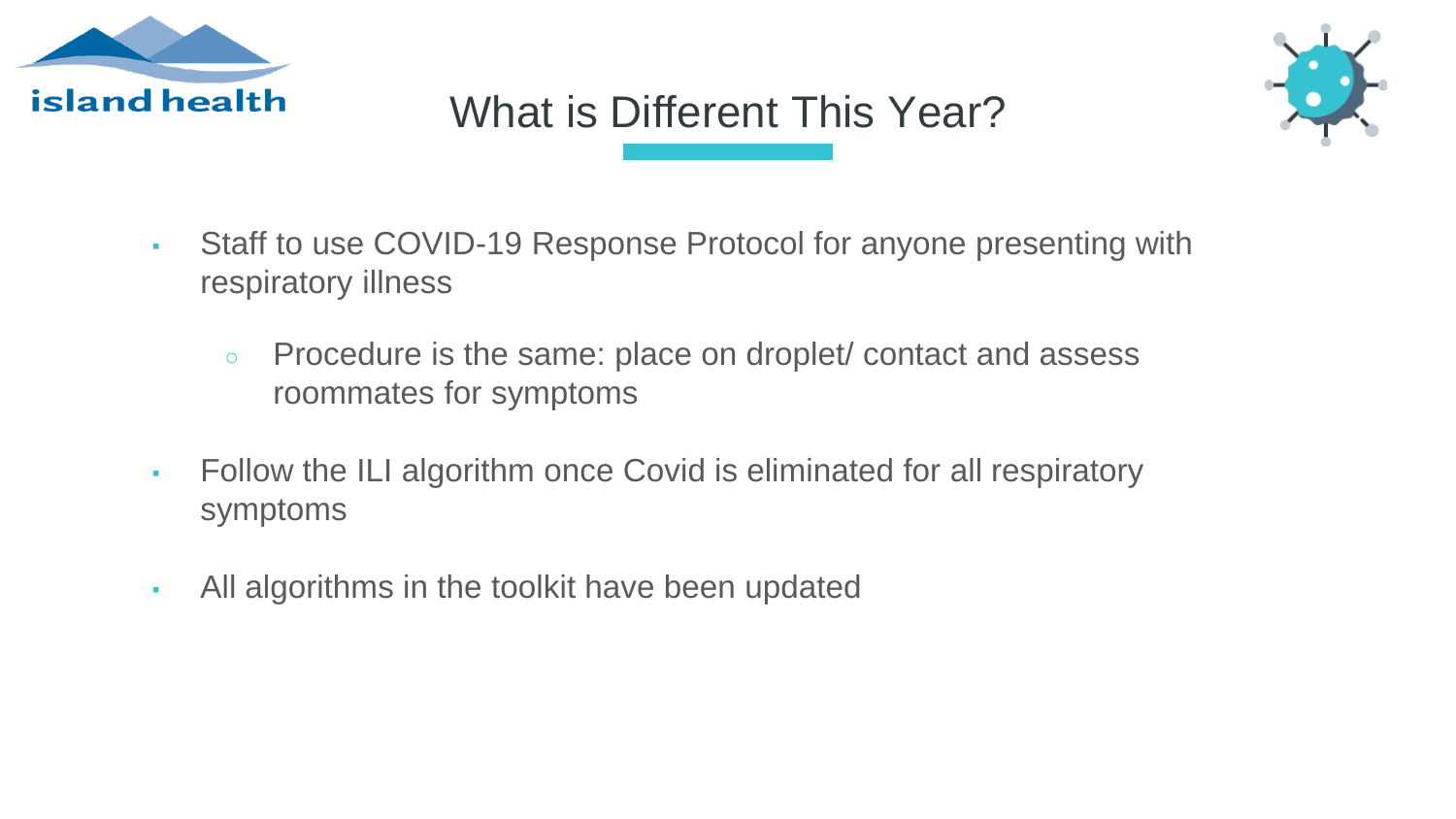

### Reference Tools

The following PDF documents are informational tools for use during an outbreak of Influenza or Influenza-like Illness. ILI toolkit available on intranet and internet

- [Influenza like Illness Toolkit Island Health](https://intranet.viha.ca/departments/infection_prevention/toolkits/Pages/Influenza-likeIllnessToolkit.aspx)
- **[Influenza like Illness Toolkit Affiliate](https://www.islandhealth.ca/learn-about-health/infection-prevention-control-ipac/toolkits-infectious-diseases)** 
	- o [Influenza Information Sheet for Patients and Visitors](https://www.islandhealth.ca/sites/default/files/2018-08/influenza-handout.pdf) [Did you know...Influenza](https://www.islandhealth.ca/sites/default/files/2018-08/did-you-know-influenza.pdf) [Recommendations for Booking Entertainment in Residential Care](https://www.islandhealth.ca/sites/default/files/2018-08/booking-entertainment-residential-care_0.pdf) **[Influenza Vaccination & Prophylaxis Tracking Sheet](https://www.islandhealth.ca/sites/default/files/2018-08/vaccination-prophylaxis-sheet.pdf)** [ILI Patient Tracking List](https://www.islandhealth.ca/sites/default/files/ili-tracking-list.pdf) [Influenza Like Illness Outbreak Management](https://www.islandhealth.ca/sites/default/files/influenza-like-illness-outbreak-management.pdf) [Residential Services Influenza Screening Tool Protocol](https://www.islandhealth.ca/sites/default/files/2018-09/residential-services-influenza-screening-tool.pdf) [Creatinine Results on LTC Residents](https://www.islandhealth.ca/sites/default/files/2018-10/memo-re-creatinine%20-2018.pdf)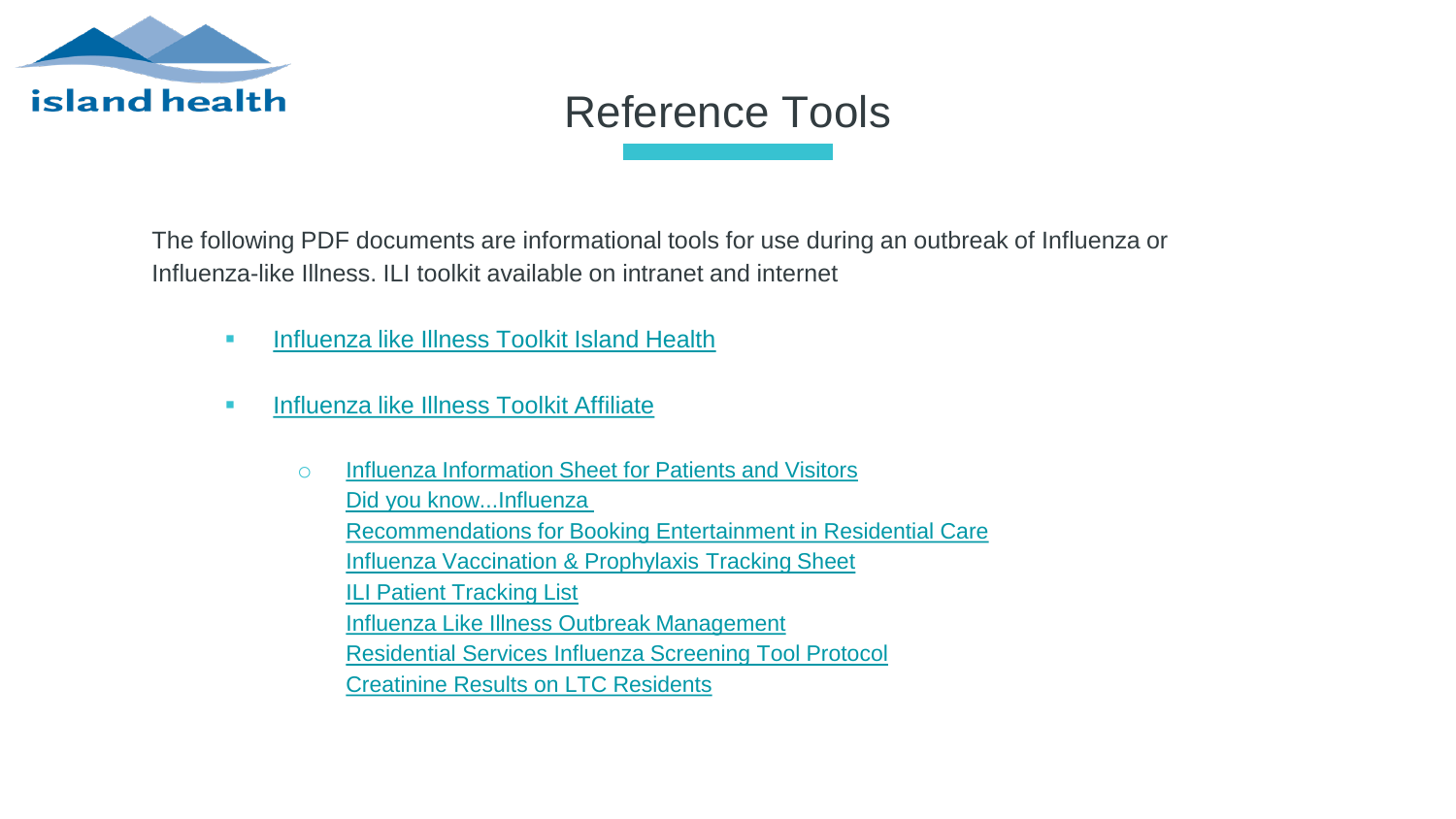

# **2. Declaring an Outbreak/ Confirmed Outbreak**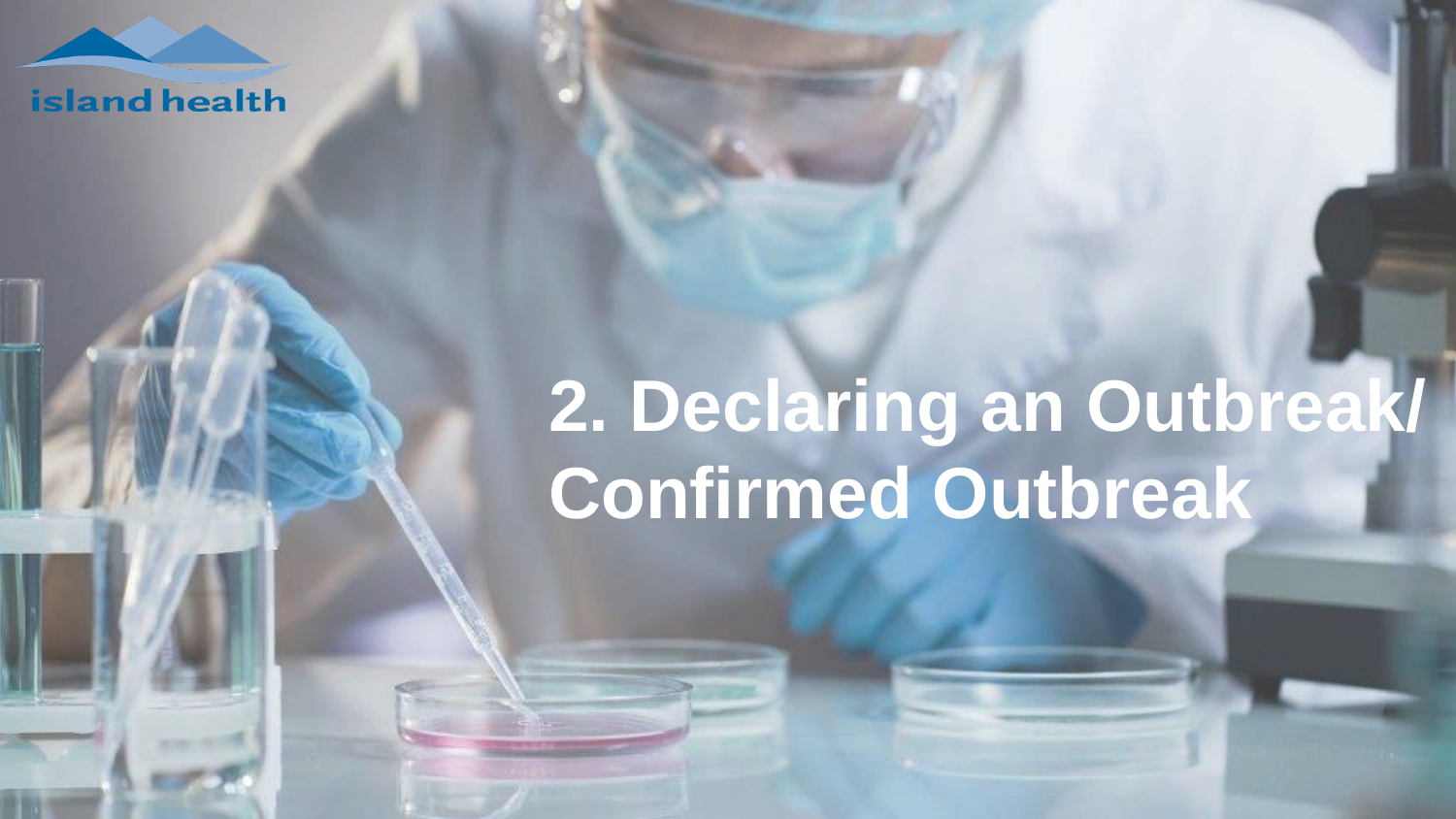

### Declaring an Outbreak

- **IPAC/CD will determine if your unit meets the definition of an** outbreak
	- For Island Health, if an outbreak is declared, the ICP will inform the OMS leader who will set up an OMS meeting
	- Affiliates will get guidance from CD via phone as required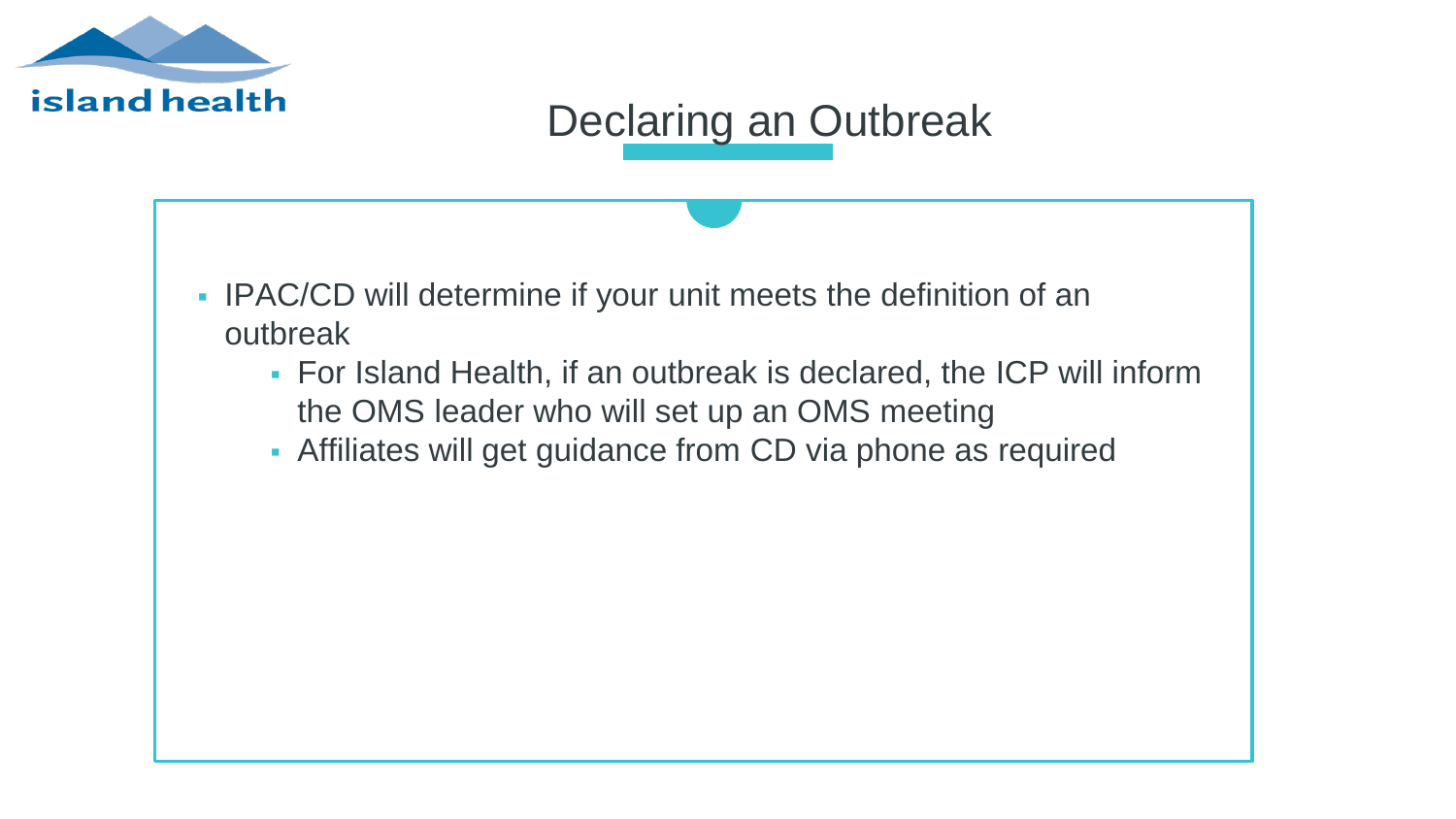

Outbreak Management Structure (OMS)

Island Health Facilities

- Structure to ensure a clear, reliable, integrated, and timely response to the outbreak
- **Involves daily meetings**
- Discussion includes environmental cleaning, dietary service, visitor restrictions, admission and transfers, staffing, supplies and any other issues arising from the outbreak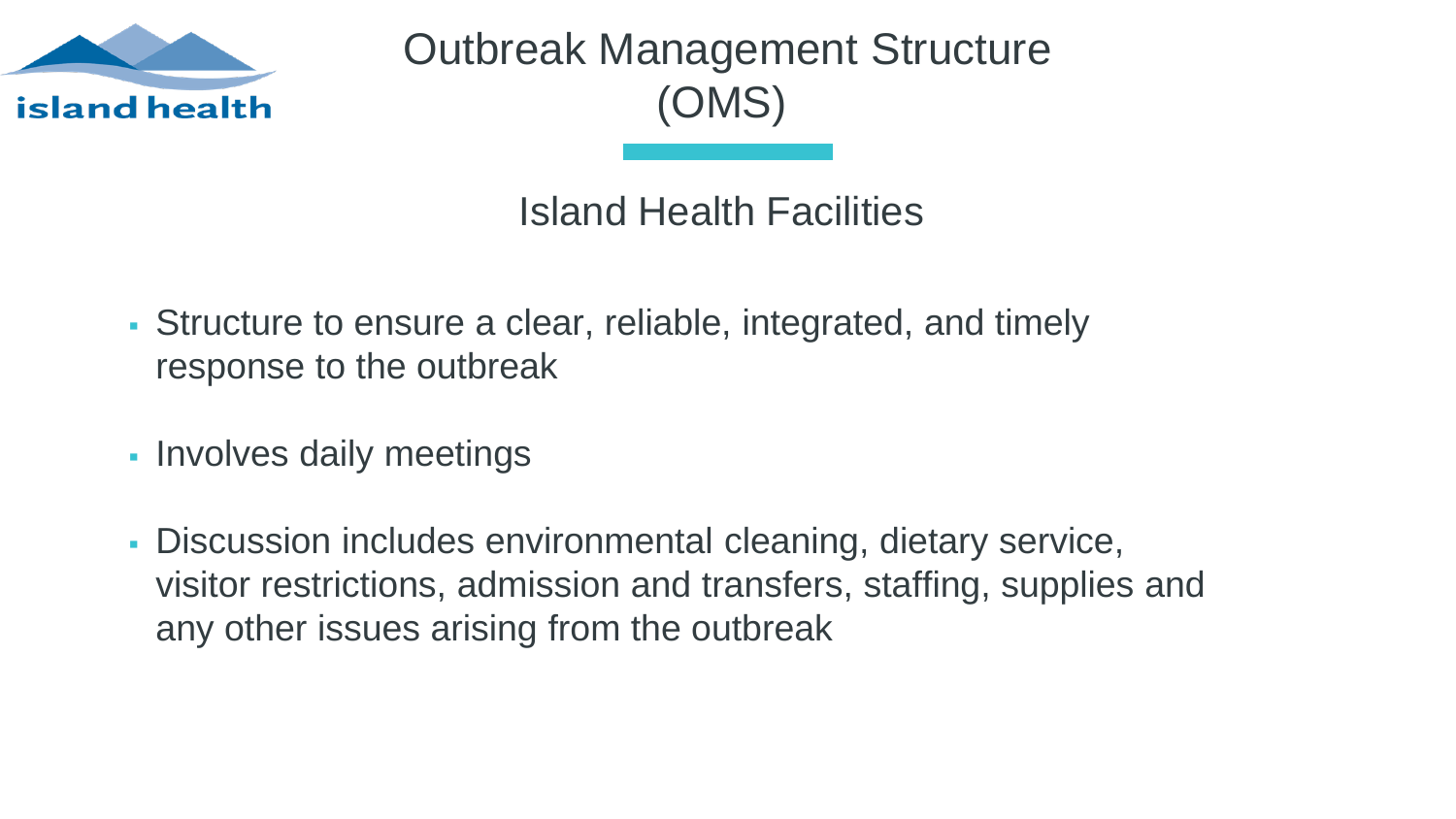

### IPAC Team

- Review cases and declare the outbreak
- Notify OMS leader or site director
- Review the line list daily in am
- Identify index case
- **IDENTIFY** source of any ongoing transmission
- Review control measures
- Review results of audits (HH, Environmental)
- Provides summary of outbreak
- Education as required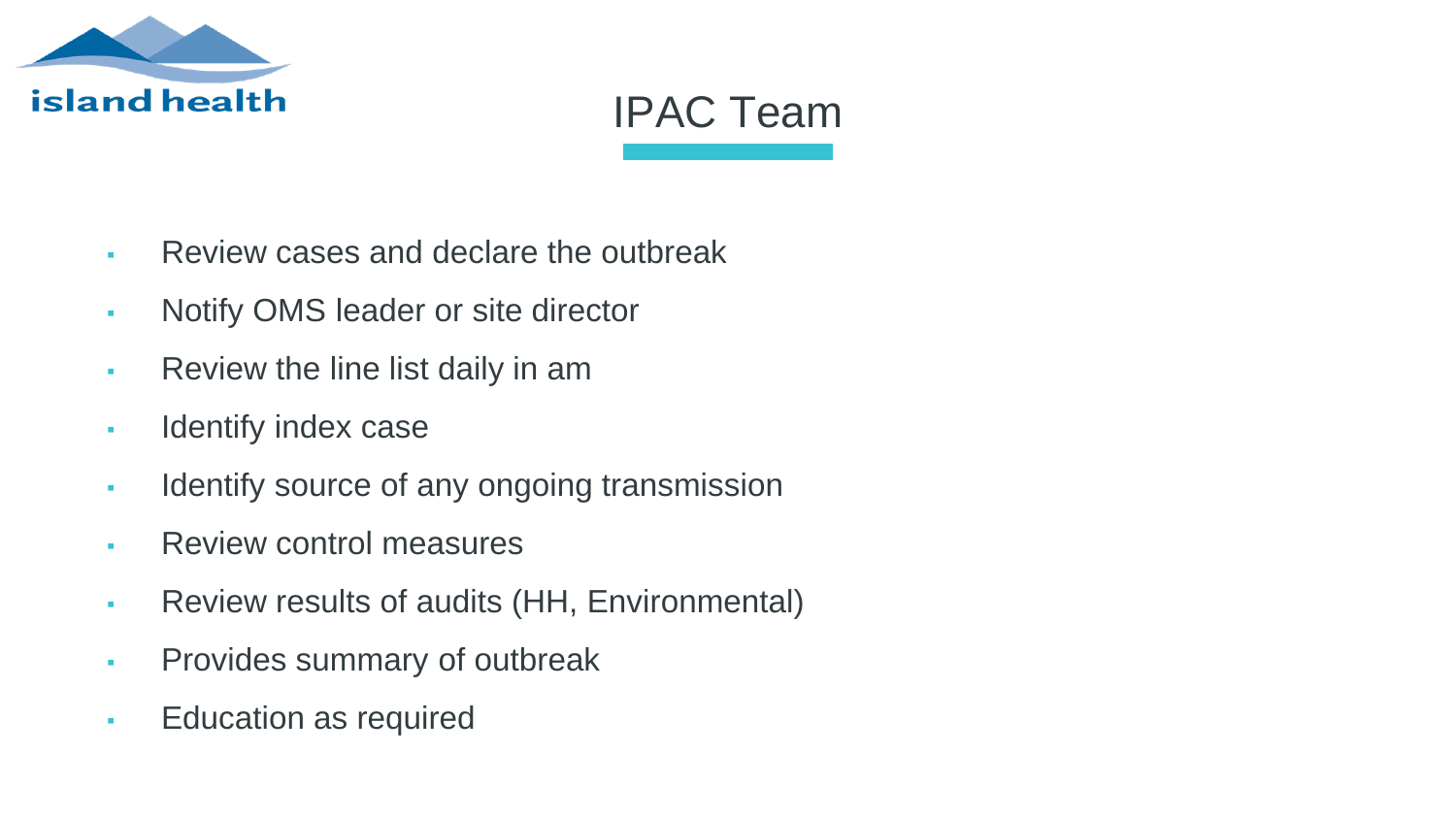

### CD Team

- Liaison between MHO recommendations and the facility
- Review cases and declares the outbreak
- **Review the line listing daily**
- Identify index case
- Review control measures at onset of outbreak
- Provide summary report to responsible MHO and may provide recommendations to facility
- Assist in locating resources for site to manage outbreak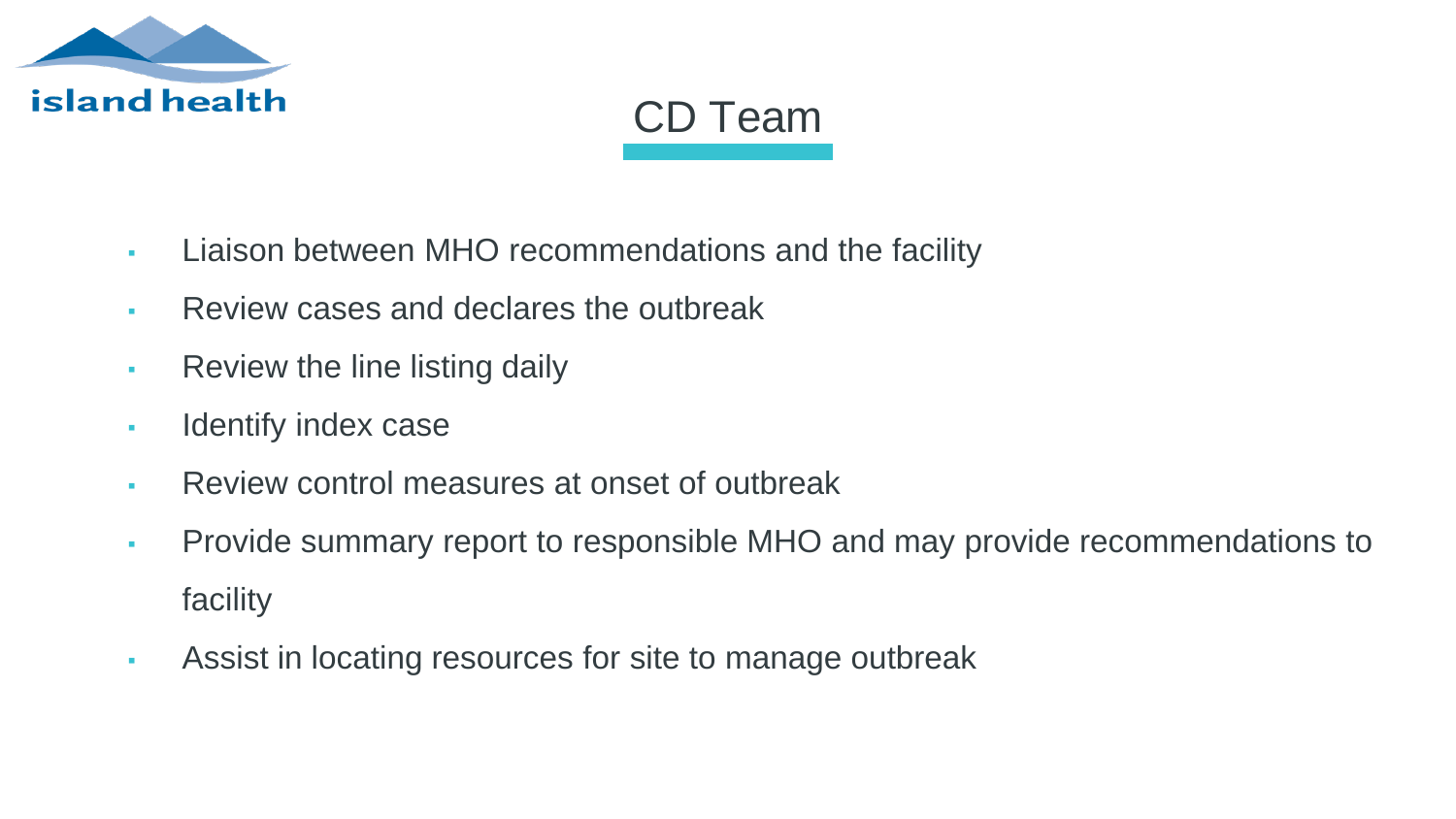

### Unit/Site

- Report number of staff sick calls
	- IH: report to the manager and occupational health
	- Affiliates: report to CD nurse daily
- Site communication
- Signage for site and room
- Notification of new suspect or confirmed cases to CD/IPAC
- **EXEC** Support education on the site
- Initiate the prophylactic and treatment medication as directed by CD/IPAC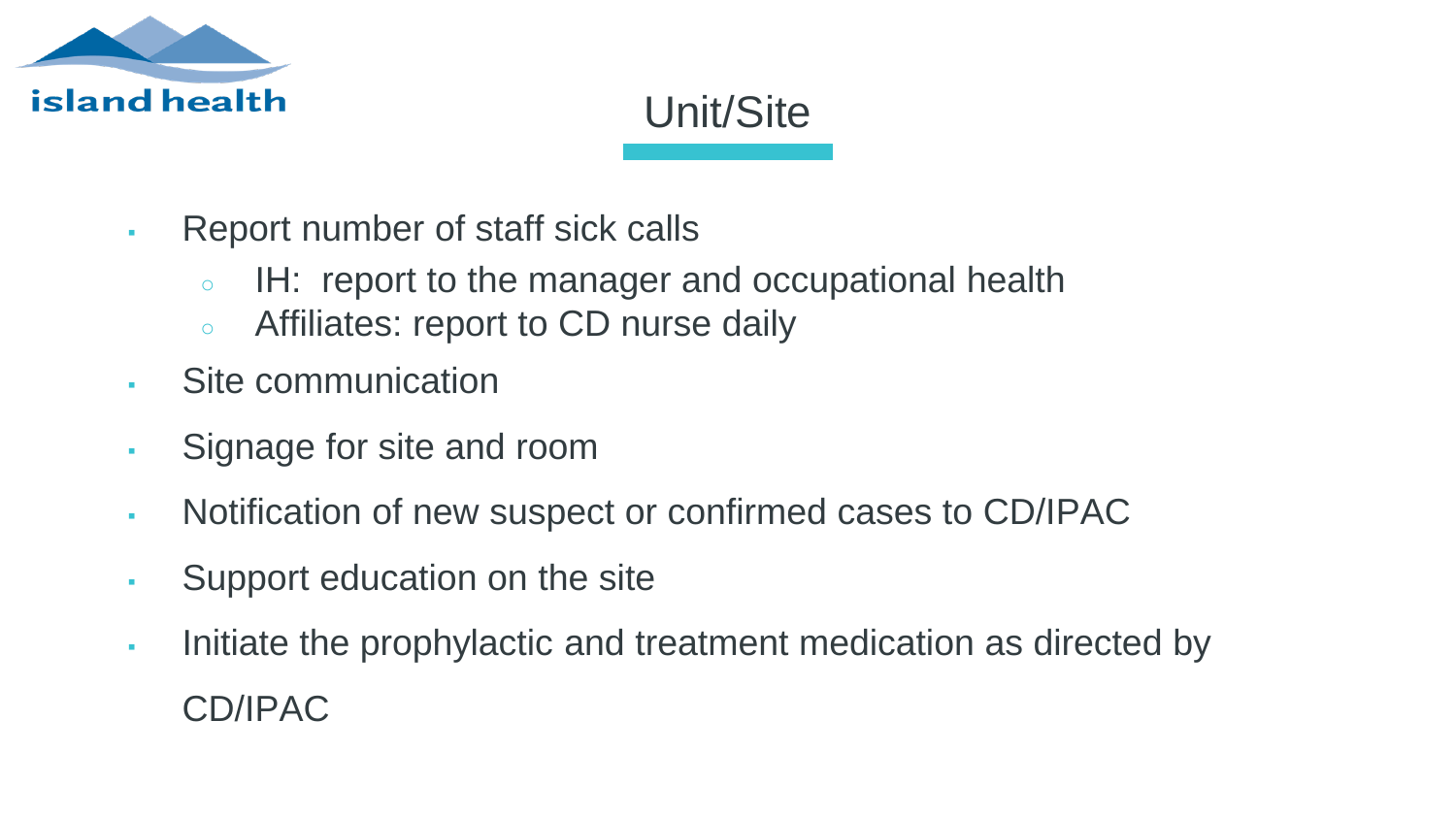

### Treatment - Tamiflu

Contact the pharmacy to make sure they are prepared

 $\frac{1}{\sqrt{2}}$ 

All the serum creatinine testing required is done

Storage Treatment doses for symptomatic residents must come from the resident's GP, not the

MHO/MM as it is for prophylactic dosing.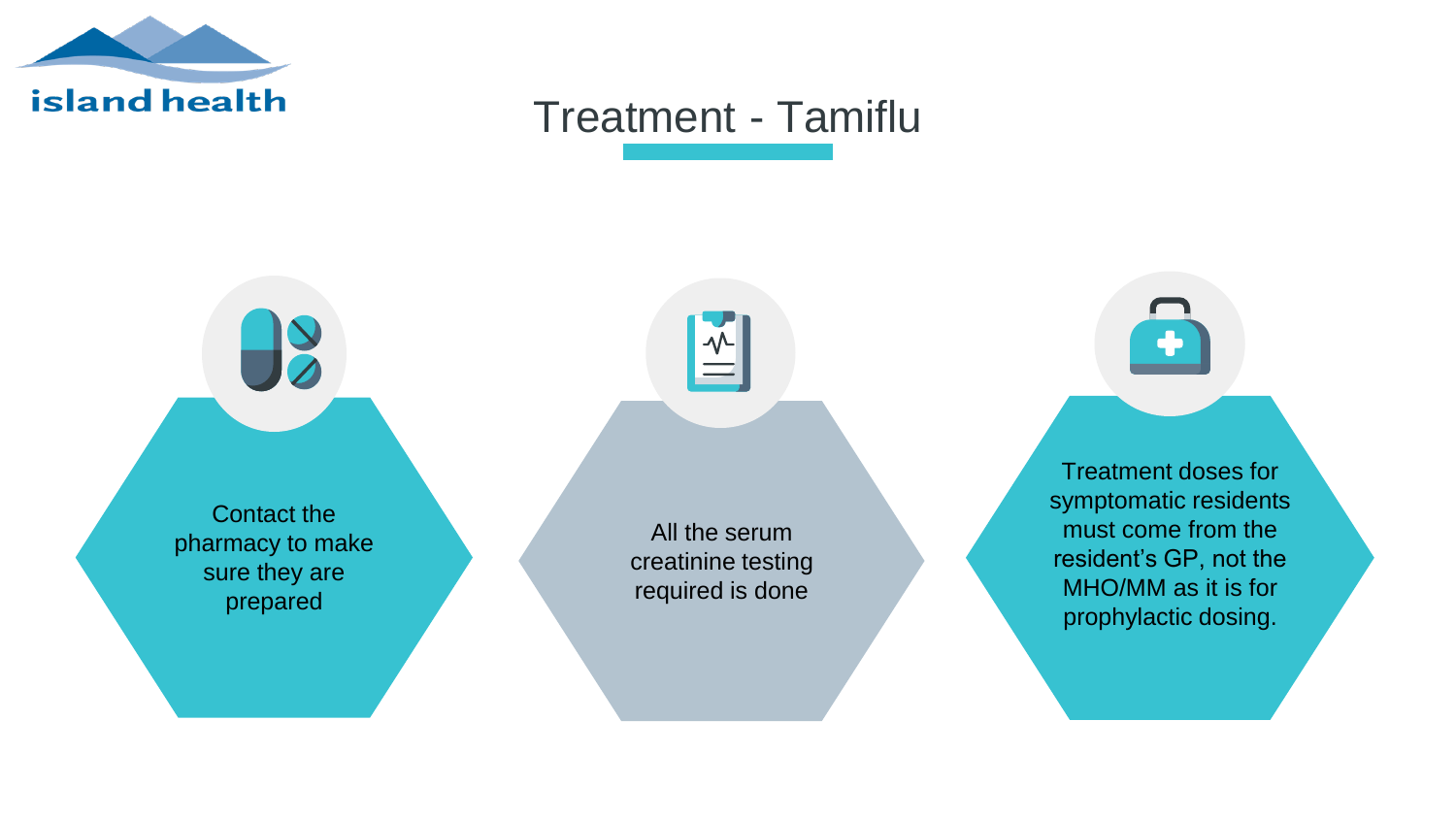

# Heroes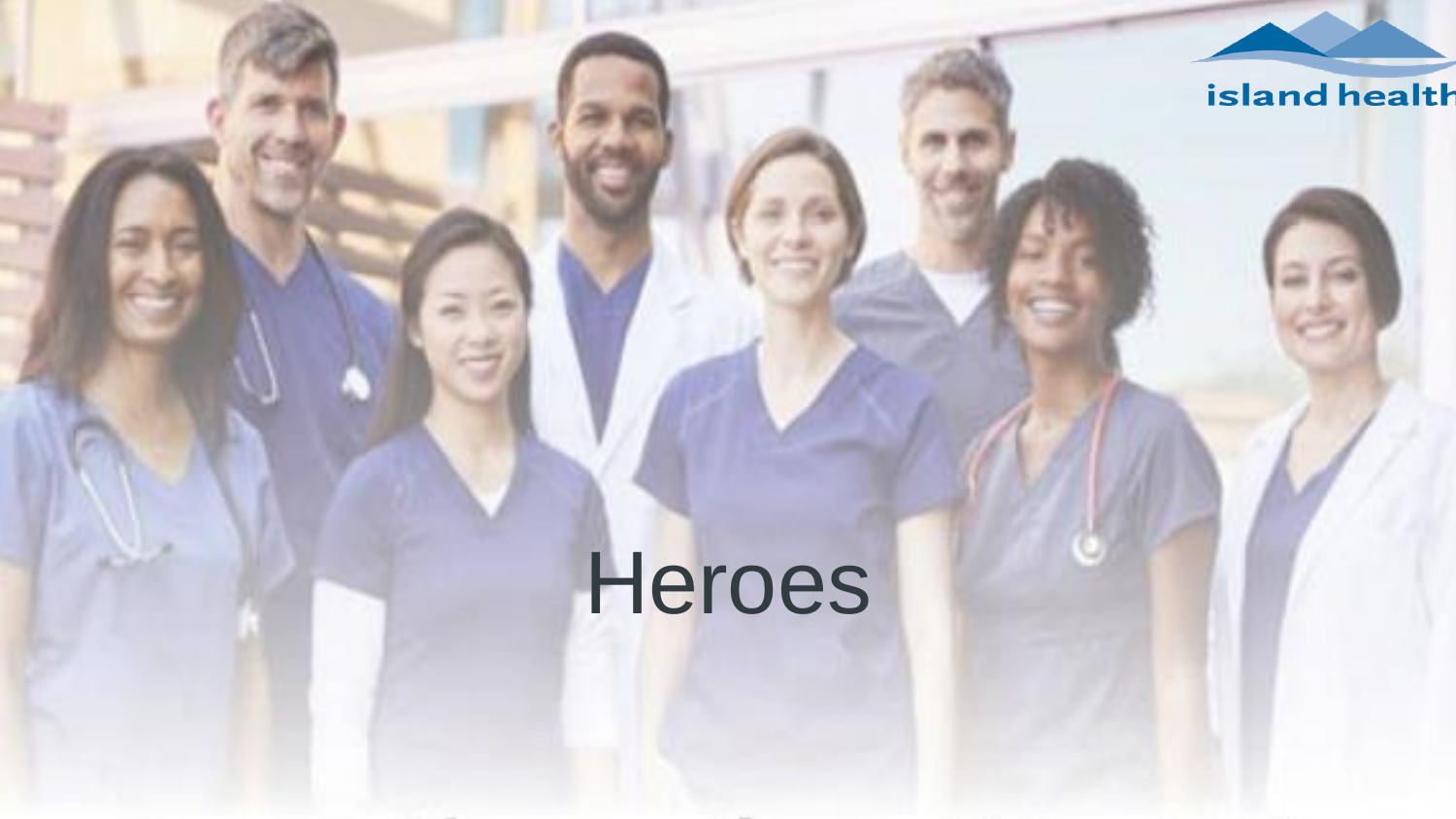

### Frontline Healthcare workers

- **Ensure the unit is clear of clutter**
- Observe all residents for symptoms daily
- Maintain a line list of symptomatic cases in the outbreak and inform CD/IPAC daily
- Report any gaps in control measures to Infection Prevention and Control/CD
- Know how to use PPE properly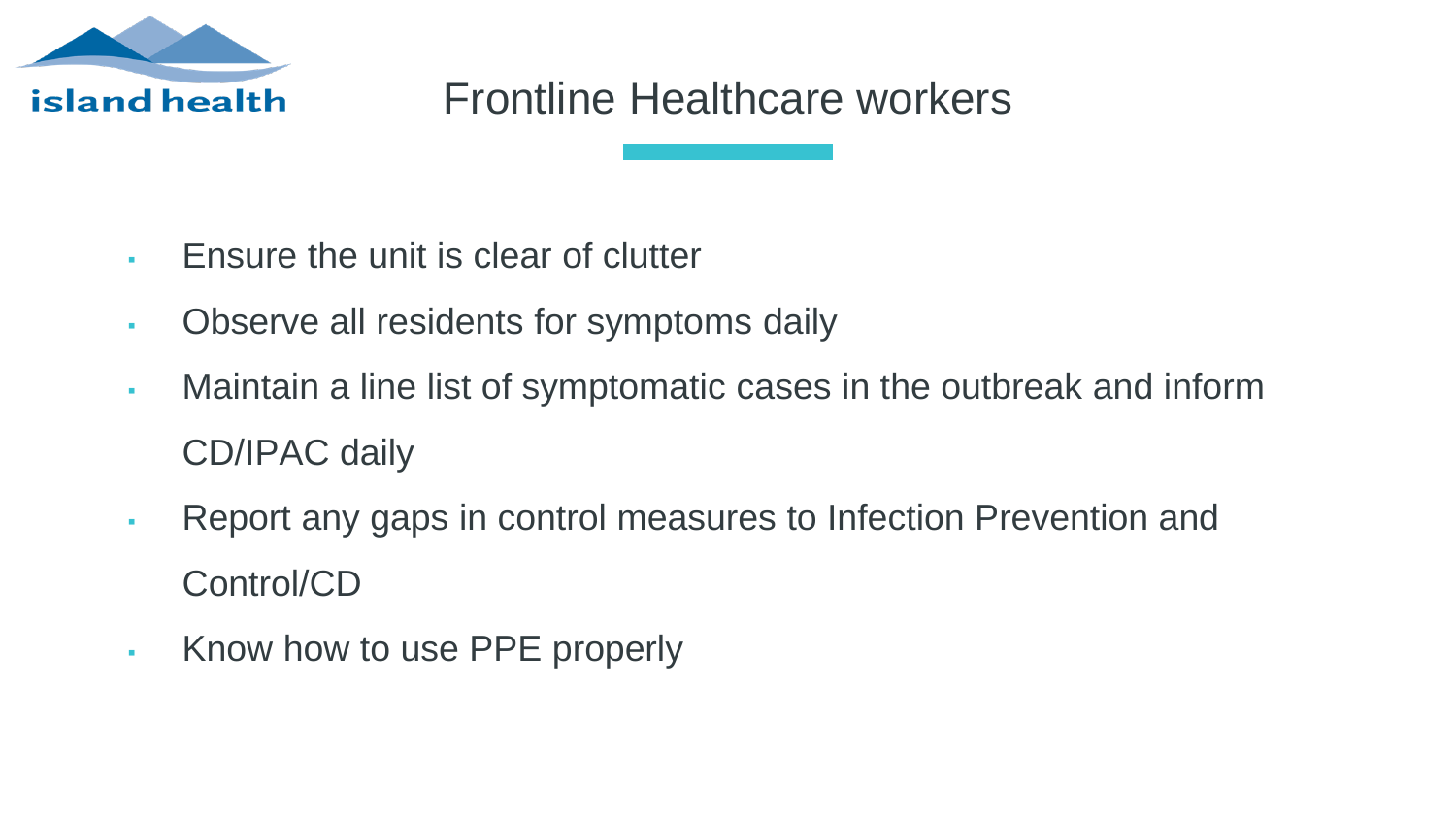### island health

# **3. Declaring an Outbreak Over**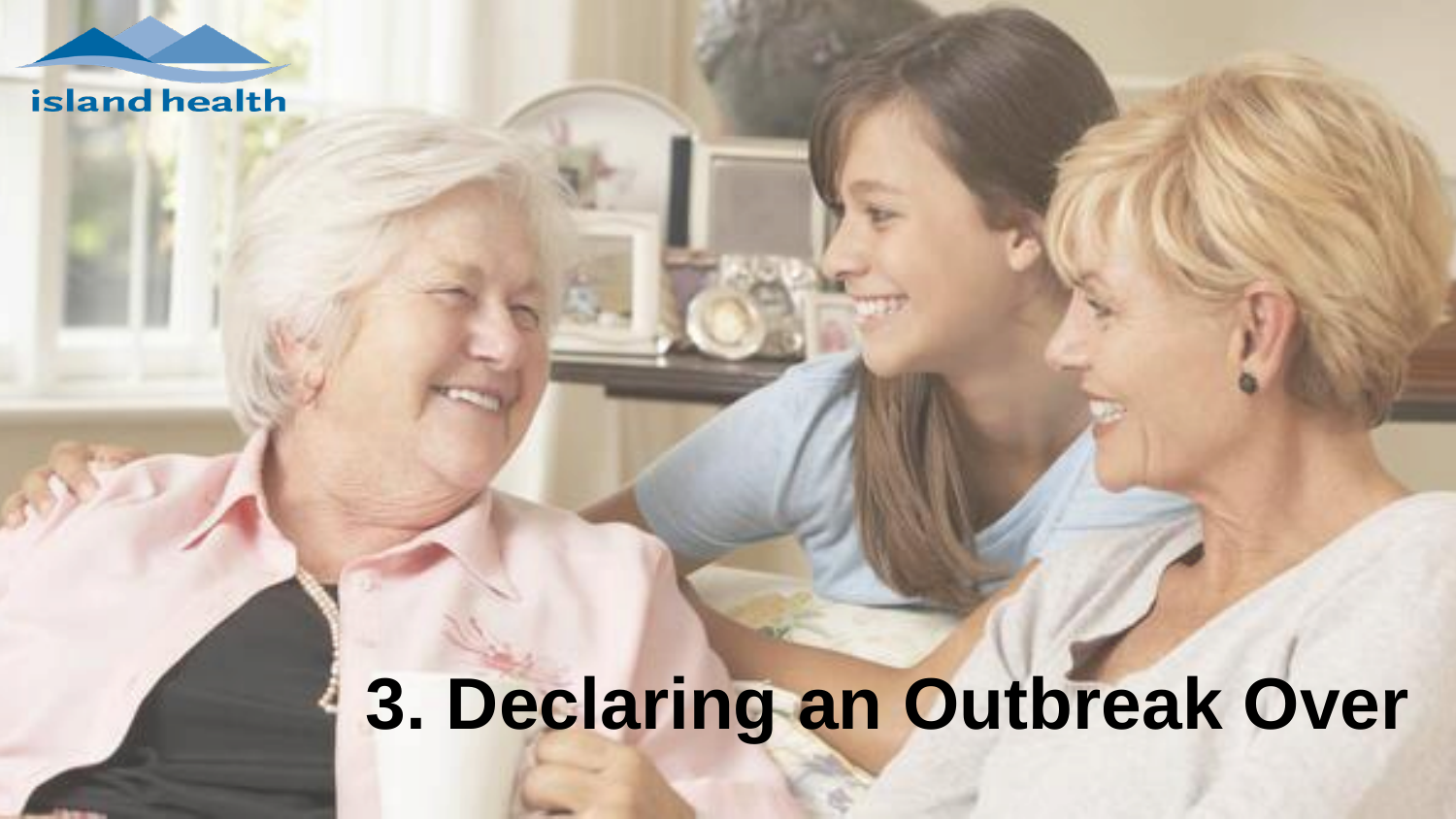

### Declaring an Outbreak Over

An Influenza outbreak will only be declared over by an ICP in consultation with the MM for Island Health facilities or the CD Program in consultation with the MHO for affiliates.

Outbreaks will be declared over either: 8 days from the start of the symptoms in the last resident. 4 days after the start of symptoms in a staff member ( affiliate).

> This time can be extended but not shortened by the IPAC team or CD program.

Recommend a debrief at the site level after each outbreak and feedback should be provided to the staff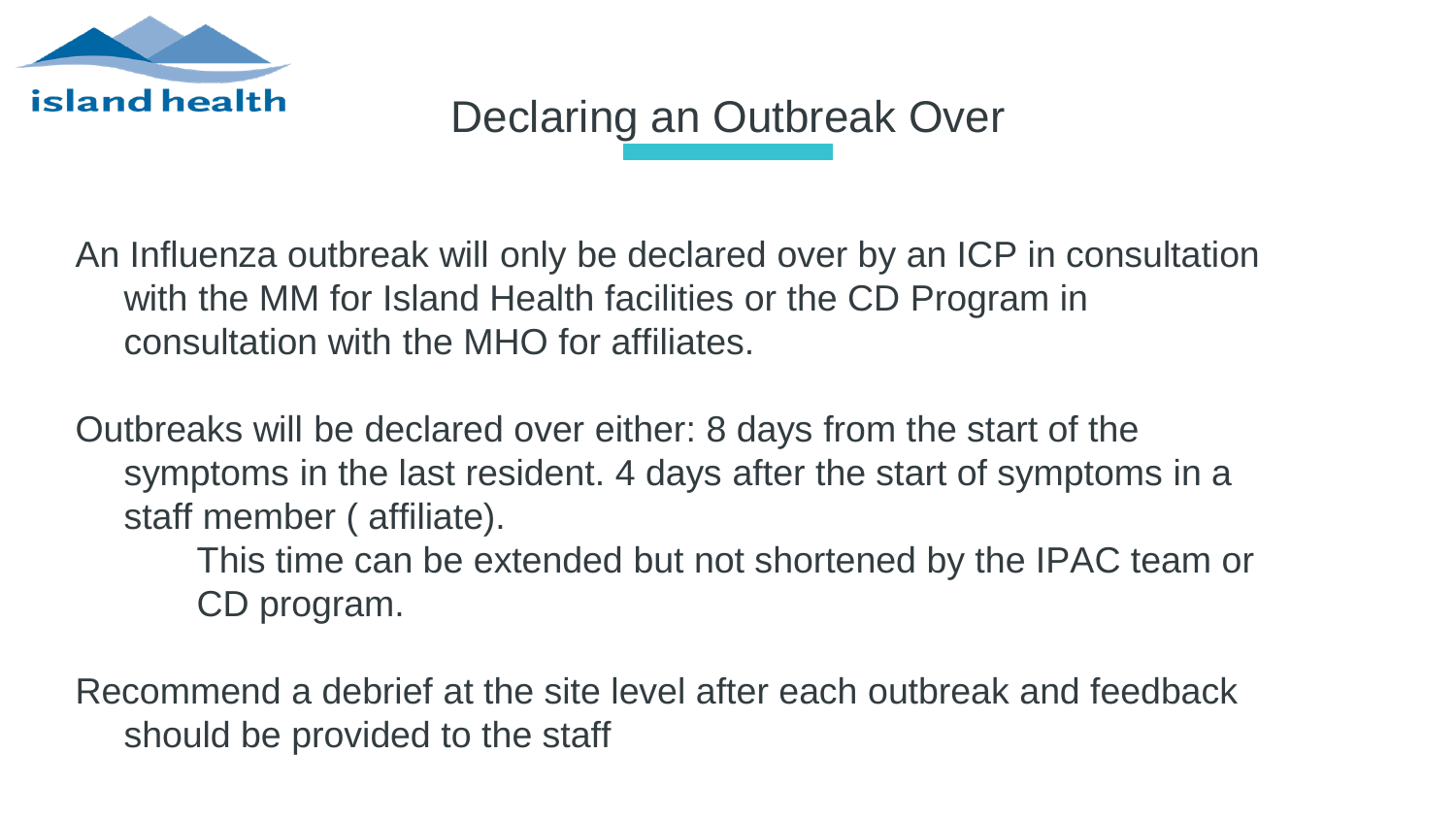

### Outbreak Cleaning

 Outbreak cleaning must take place before reopening the unit (guideline on internet and intranet)

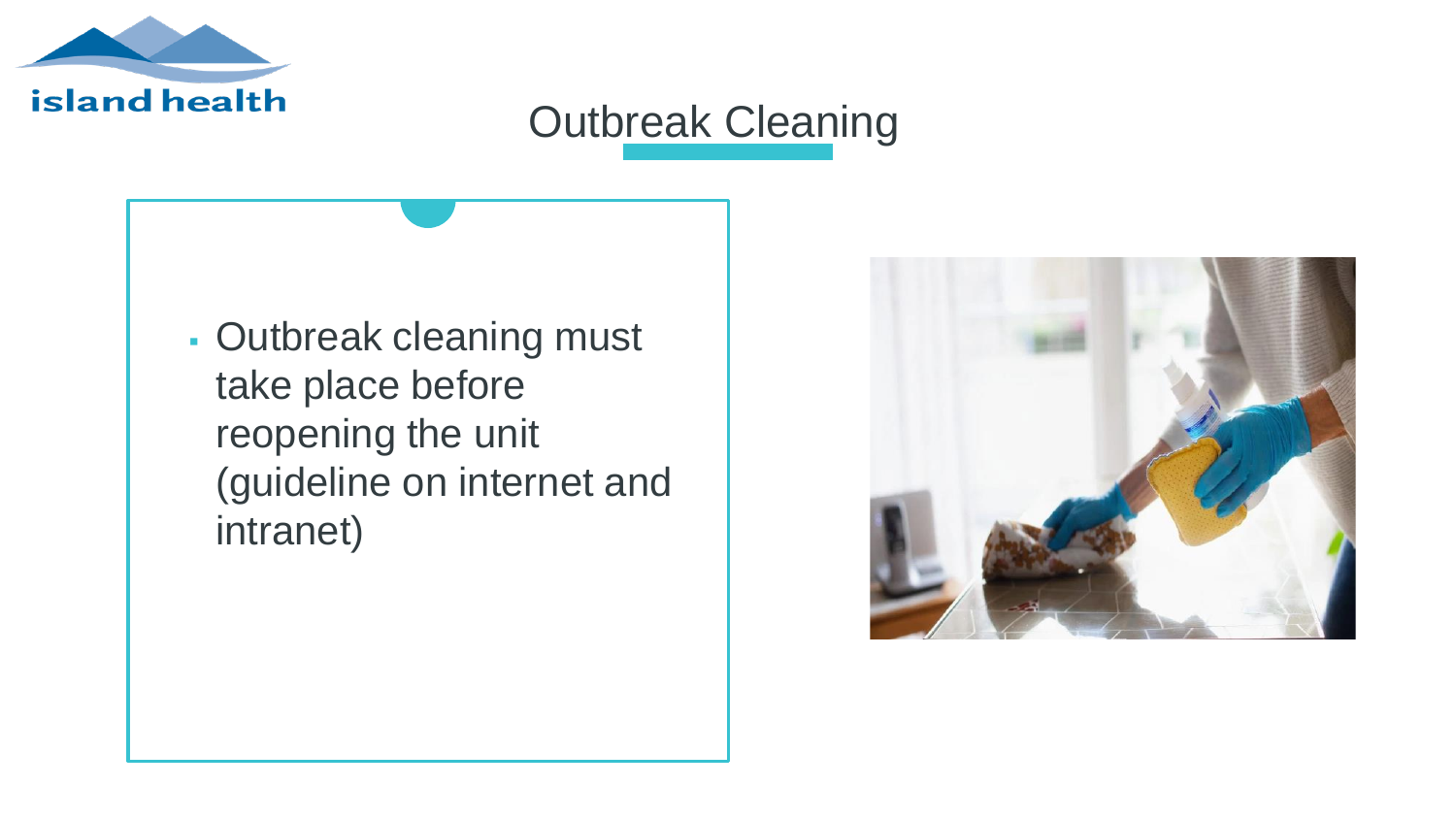

### **CONCLUSIONS**

Work together as a team and proper use of PPE and infection control principles makes a difference

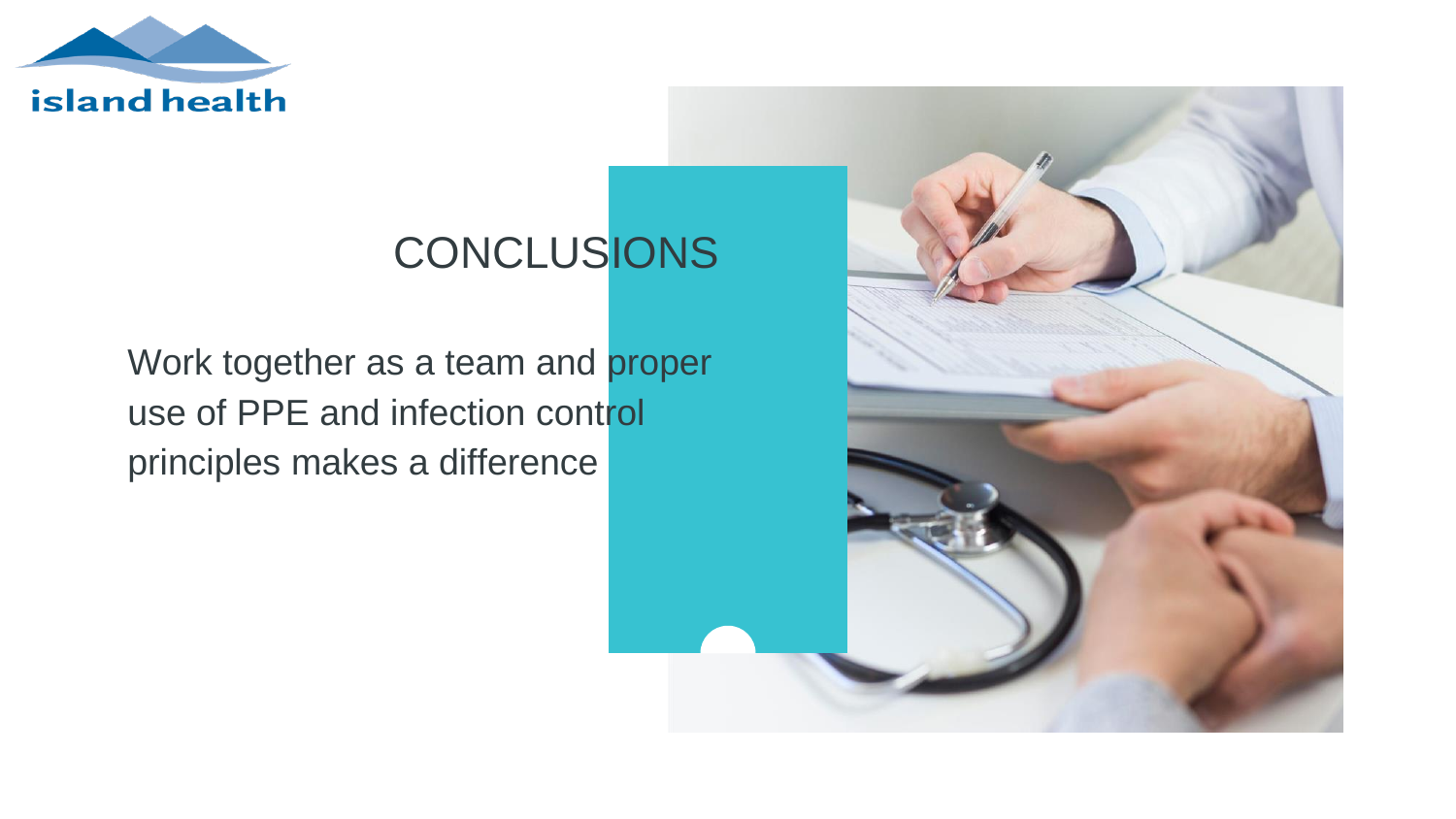

### What We Have Experienced So Far



Wearing a mask does work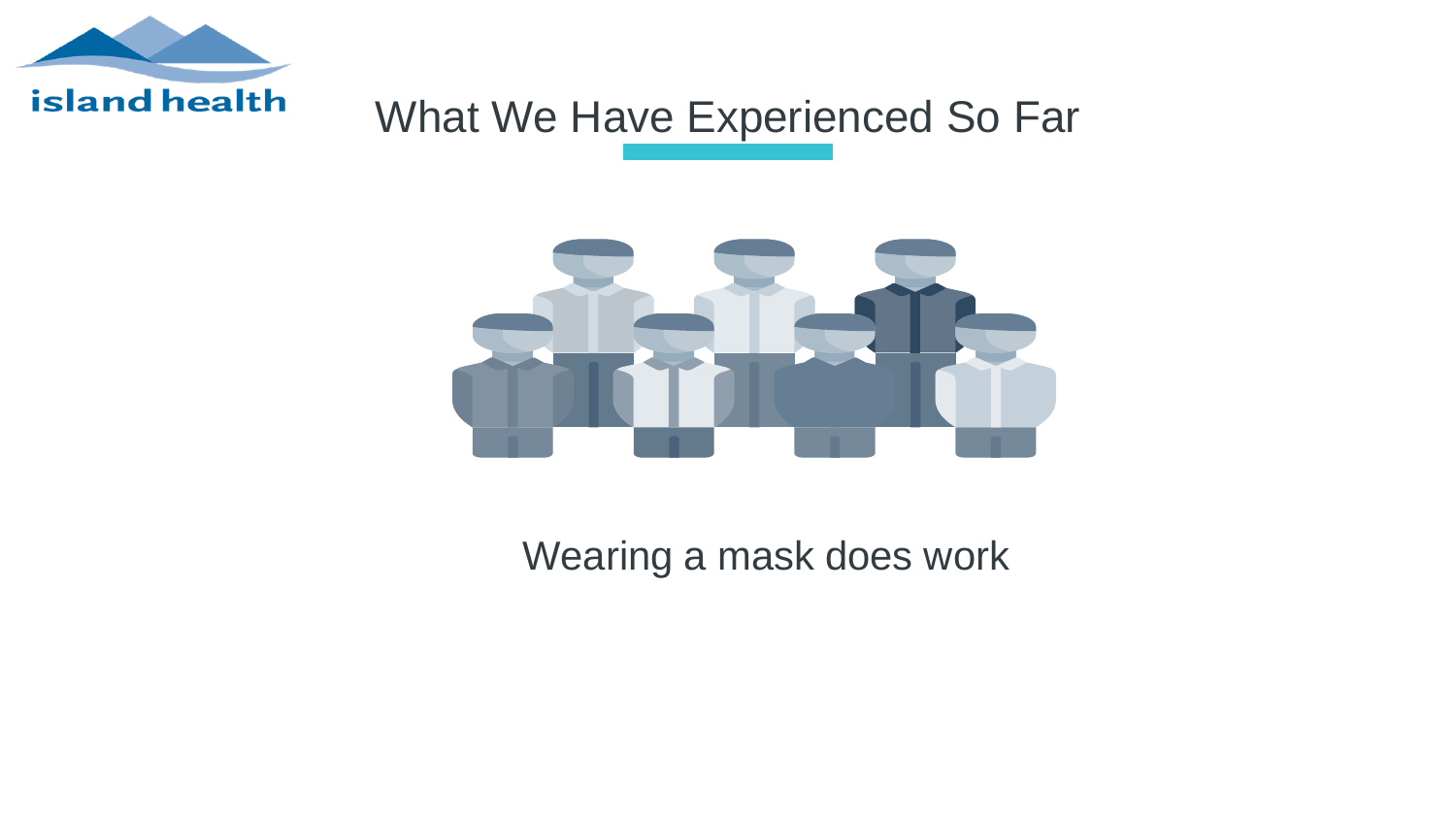

# THANK YOU!

Do you have any questions?

CREDITS: This presentation template was created by [Slidesgo,](http://bit.ly/2Tynxth) including icons by [Flaticon,](http://bit.ly/2TyoMsr) and infographics & images by [Freepik.](http://bit.ly/2TtBDfr)